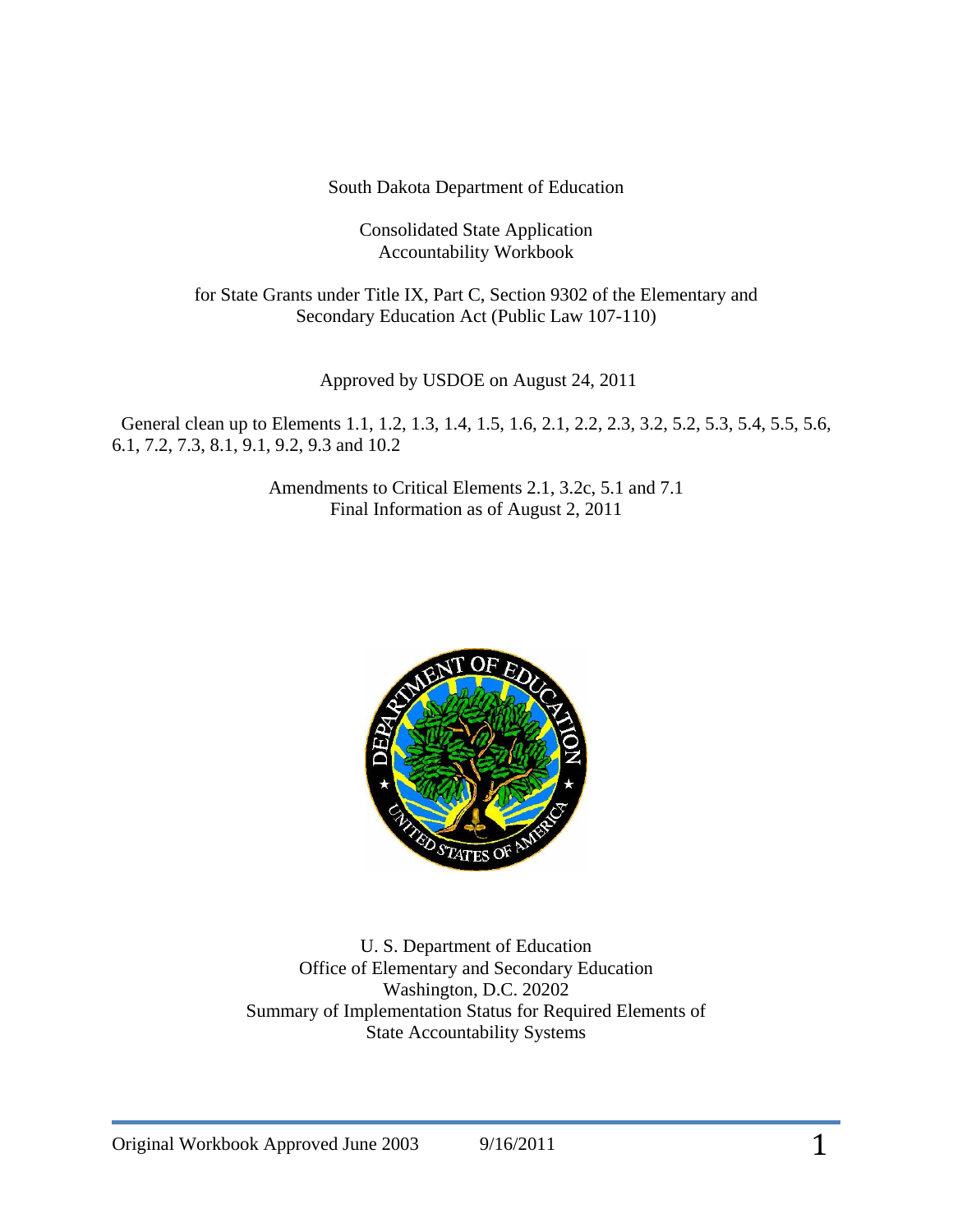| <b>Status</b>    | <b>State Accountability System Element</b>                                                                                               |         |
|------------------|------------------------------------------------------------------------------------------------------------------------------------------|---------|
|                  | Principle 1: All Schools                                                                                                                 |         |
| 1.1              | Accountability system includes all schools and districts in the state.                                                                   | Page 4  |
| 1.2              | Accountability system holds all schools to the same criteria.                                                                            | Page 4  |
| 1.3              | Accountability system incorporates the academic achievement standards.                                                                   | Page 5  |
| 1.4              | Accountability system provides information in a timely manner.                                                                           | Page 6  |
| 1.5              | Accountability system includes report cards.                                                                                             | Page 6  |
| 1.6              | Accountability system includes rewards and sanctions.                                                                                    | Page 7  |
|                  | Principle 2: All Students                                                                                                                |         |
| 2.1              | The accountability system includes all students                                                                                          | Page 11 |
| 2.2              | The accountability system has a consistent definition of full academic year.                                                             | Page 12 |
| 2.3              | The accountability system properly includes <i>mobile students</i> .                                                                     | Page 12 |
|                  | Principle 3: Method of AYP Determinations                                                                                                |         |
| 3.1              | Accountability system expects all student subgroups, public schools, and LEAs to reach<br>proficiency by 2013-14.                        | Page 13 |
| 3.2              | Accountability system has a method for determining whether student subgroups, public<br>schools, and LEAs made adequate yearly progress. |         |
|                  |                                                                                                                                          | Page 13 |
| 3.2a             | Accountability system establishes a starting point.                                                                                      | Page 16 |
| 3.2 <sub>b</sub> | Accountability system establishes statewide annual measurable objectives.                                                                | Page 18 |
| 3.2c             | Accountability system establishes intermediate goals                                                                                     | Page 19 |
|                  | Principle 4: Annual Decisions                                                                                                            |         |
| 4.1              | The accountability system <i>determines annually the progress</i> of schools and districts.                                              | Page 21 |
|                  | Principle 5: Subgroup Accountability                                                                                                     |         |
| 5.1              | The accountability system includes all the required student subgroups.                                                                   | Page 22 |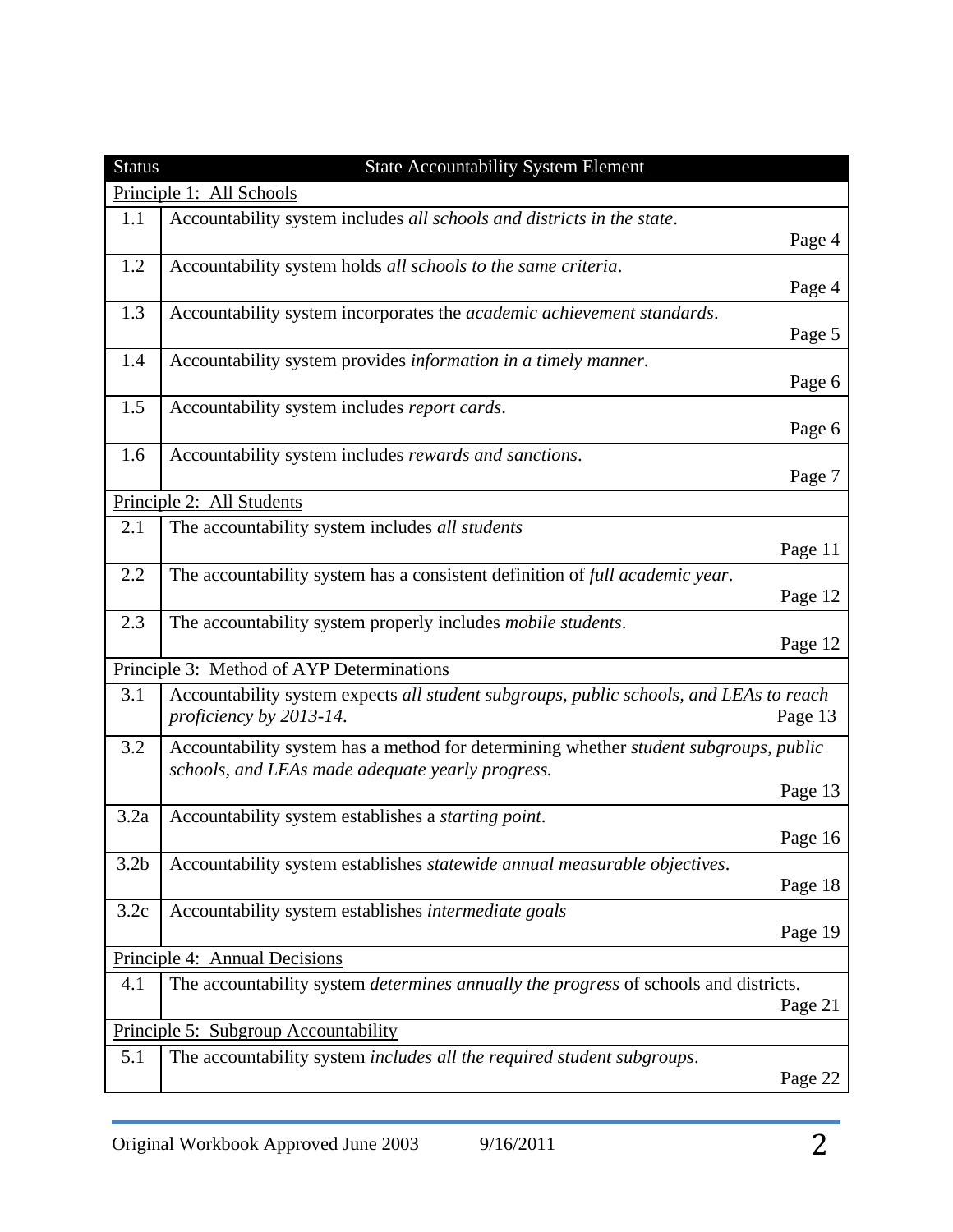| 5.2  | The accountability system holds schools and LEAs accountable for the progress of<br>student subgroups.                                                                                                                                 | Page 23 |
|------|----------------------------------------------------------------------------------------------------------------------------------------------------------------------------------------------------------------------------------------|---------|
| 5.3  | The accountability system includes <i>students with disabilities</i> .                                                                                                                                                                 | Page 23 |
| 5.4  | The accountability system includes limited English proficient students.                                                                                                                                                                | Page 25 |
| 5.5  | The State has determined the minimum number of students sufficient to yield statistically<br>reliable information for each purpose for which disaggregated data are used.                                                              |         |
|      |                                                                                                                                                                                                                                        | Page 26 |
| 5.6  | The State has strategies to protect the privacy of individual students in reporting<br>achievement results and in determining whether schools and LEAs are making adequate<br>yearly progress on the basis of disaggregated subgroups. |         |
|      |                                                                                                                                                                                                                                        | Page 27 |
|      | Principle 6: Based on Academic Assessments                                                                                                                                                                                             |         |
| 6.1  | Accountability system is based primarily on academic assessments.                                                                                                                                                                      |         |
|      |                                                                                                                                                                                                                                        | Page 27 |
|      | Principle 7: Additional Indicators                                                                                                                                                                                                     |         |
| 7.1  | Accountability system includes graduation rate for high schools.                                                                                                                                                                       | Page 27 |
| 7.2  | Accountability system includes an additional academic indicator for elementary and<br>middle schools.                                                                                                                                  |         |
|      |                                                                                                                                                                                                                                        | Page 30 |
| 7.3  | Additional indicators are valid and reliable.                                                                                                                                                                                          | Page 31 |
|      | Principle 8: Separate Decisions for Reading/Language Arts and Mathematics                                                                                                                                                              |         |
| 8.1  | Accountability system holds students, schools and districts separately accountable for<br>reading/language arts and mathematics.                                                                                                       |         |
|      |                                                                                                                                                                                                                                        | Page 32 |
|      | Principle 9: System Validity and Reliability                                                                                                                                                                                           |         |
| 9.1  | Accountability system produces <i>reliable decisions</i> .                                                                                                                                                                             |         |
|      |                                                                                                                                                                                                                                        | Page 33 |
| 9.2  | Accountability system produces valid decisions.                                                                                                                                                                                        | Page 33 |
| 9.3  | State has a plan for addressing <i>changes in assessment and student population</i> .                                                                                                                                                  | Page 34 |
|      | Principle 10: Participation Rate                                                                                                                                                                                                       |         |
| 10.1 | Accountability system has a means for calculating the rate of participation in the                                                                                                                                                     |         |
|      | statewide assessment.                                                                                                                                                                                                                  | Page 35 |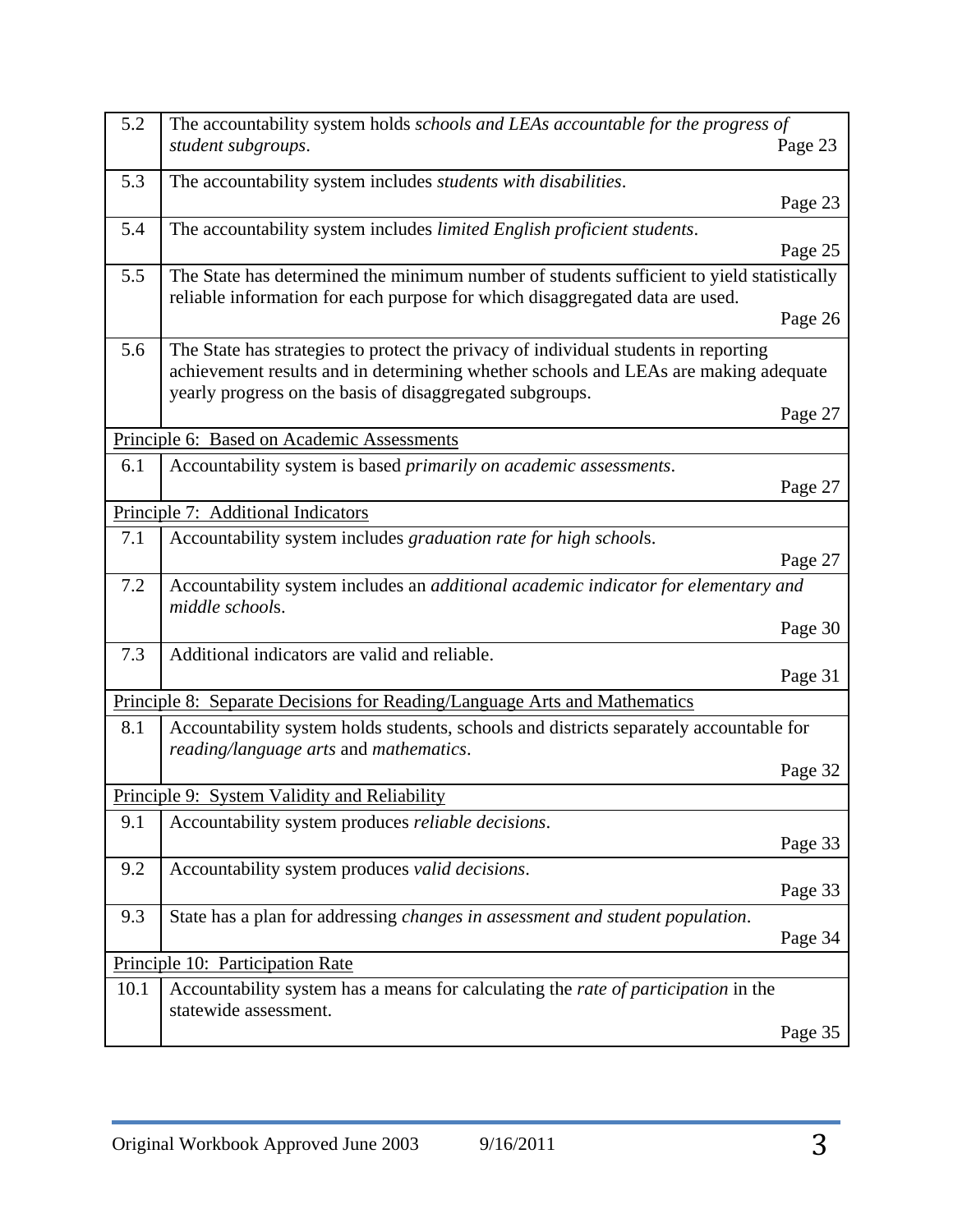### **PRINCIPLE 1. A single statewide Accountability System applied to all public schools and LEAs.**

#### CRITICAL ELEMENT

1.1 How does the State Accountability System include every public school and LEA in the State?

All public schools and districts in the state are included in the state's accountability system.

1. School districts (LEAs) – The accountability system shall apply to all public school districts that have a school district ID code assigned by the Department of Education (DOE).

2. Schools – The accountability system shall apply to all public schools whose primary purpose is to provide academic instruction. Schools will follow policies and procedures in state Administrative Rule to define the grade spans of elementary, middle, and high school.

3. Title I school and district – A school or district that receives Title I Part A funds shall be subject to the accountability provisions of section 1116 that apply to Title I schools and/or districts.

All public schools and districts will be accountable for the performance of student subgroups – including major racial/ethnic subgroups, students with disabilities, English Language Learners (ELL), and economically disadvantaged students – through the AYP determination, provided the subgroup meets the minimum group size requirement. Both Title I and non-Title I schools and districts will be part of the single statewide accountability system.

For accountability purposes, schools that have no tested grades will be linked with the schools into which their students feed. For example, where a kindergarten through grade two school feeds into a grade three through six school, the AYP determinations for the grade three through six school will also apply to the feeder school. If placed in school improvement, the feeder school and the school to which it is linked would write a combined school improvement plan encompassing all grade levels in the schools.

### CRITICAL ELEMENT

1.2 How are all public schools and LEAs held to the same criteria when making an AYP determination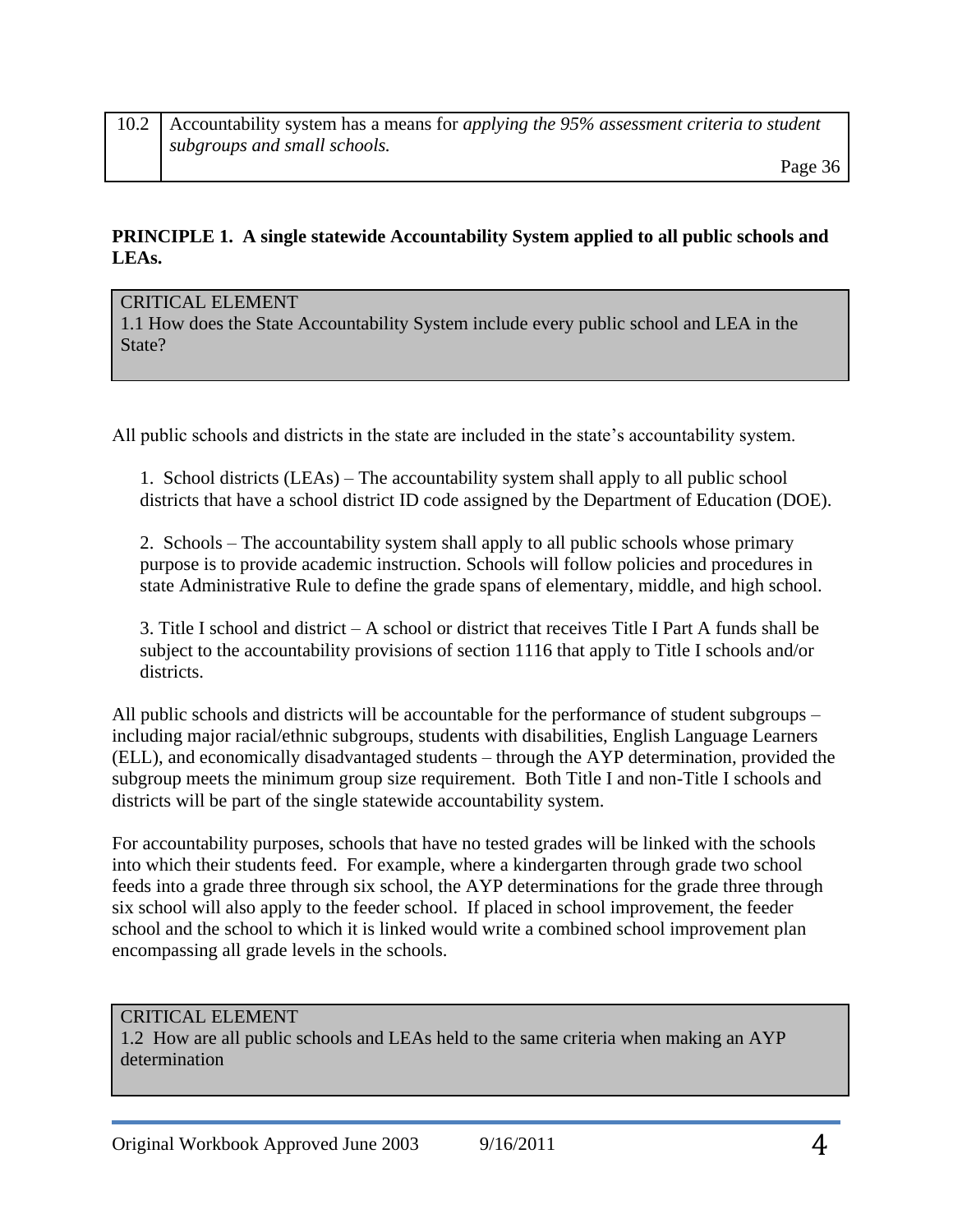Special considerations of alternative instructional settings:

In cases in which the school or district has a say in deciding to educate the student in another setting outside of the student's resident district, the student will be counted at his/her resident district. The resident district is that in which the parent or legal guardian physically resides, or in which the student is open enrolled.

- Alternative Schools (Programs outside of the traditional setting whereby students receive instruction as an extension of the regular or traditional school environment.) If alternative schools are academic extensions of the public school, for accountability purposes, test scores will be mapped back to the resident school and district.
- Institutions for the blind and the deaf These students will be included for accountability purposes in the resident district.
- Students placed in South Dakota private/non-profit facilities will be included for accountability purposes in the resident district.
- Students placed by other state agencies and attending either state or privately operated schools will be included for accountability purposes at the state level.
- Out-of-state students who have been placed in a South Dakota facility to serve the special needs of the student will be included for accountability purposes at the state level.
- If a student failed to take the test in 11 grade due to district policies for grade promotion, th the student must take the test in  $12^{th}$  grade. Students in the  $11^{th}$  grade who turn 21 years of age during the school fiscal year are required to take the test.

# CRITICAL ELEMENT

1.3 Does the State have, at a minimum, a definition of *basic*, *proficient* and *advanced* student achievement levels in reading/language arts and mathematics?

The State of South Dakota has defined four levels of student achievement: advanced, proficient, basic, and below basic.

Grade level content standards and achievement descriptors have been established for reading and math and approved by the State Board of Education. Definitions of achievement levels have been expressed through the performance descriptors.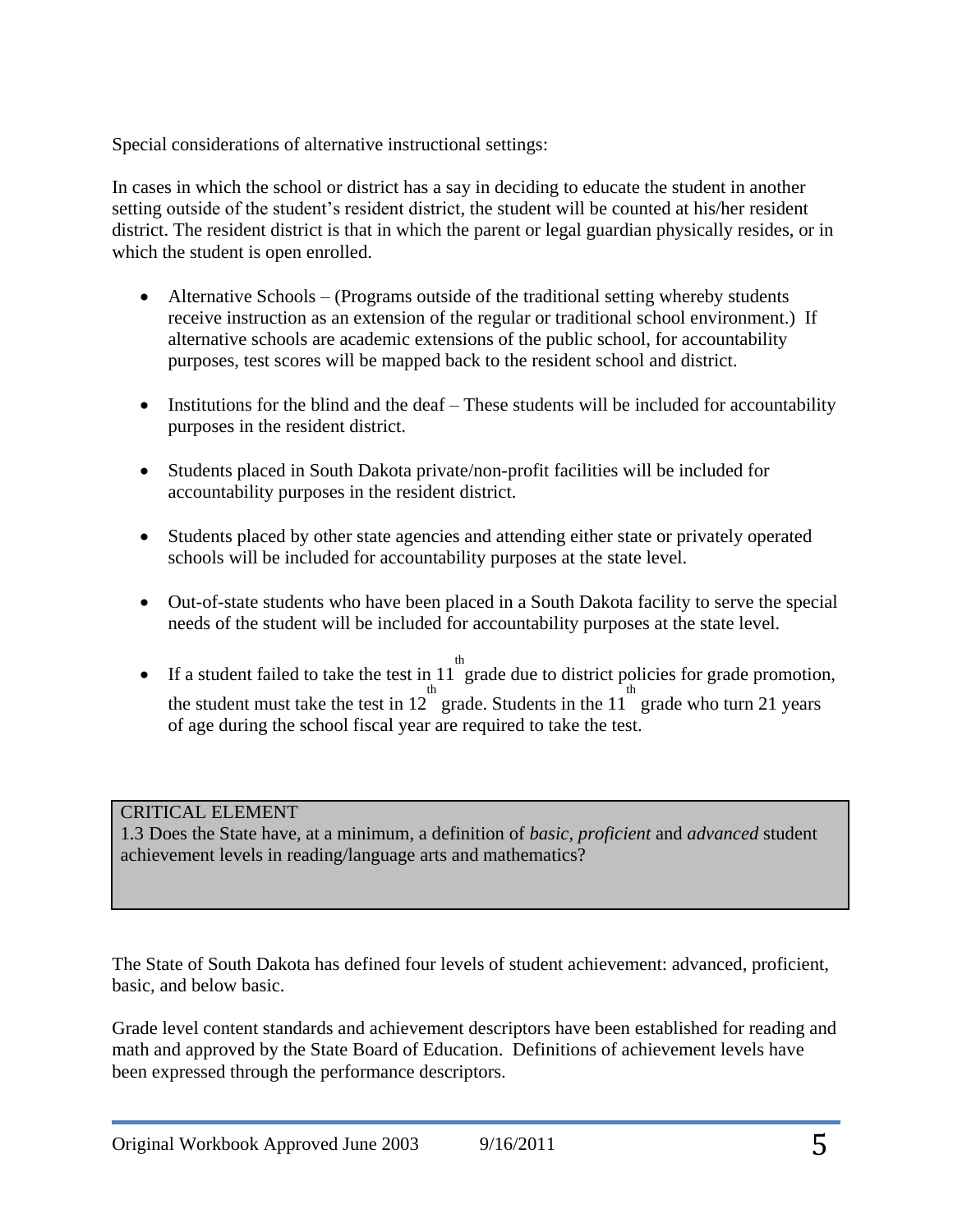### CRITICAL ELEMENT

1.4 How does the State provide accountability and adequate yearly progress decisions and information in a timely manner?

South Dakota has invested heavily in a state-of-the-art technology-based score processing and reporting system. The system was fully implemented in 2002-03 and supports timely reporting and data usage by schools and districts throughout the state. The State conducts its annual state assessment each spring. The testing window is approximately three weeks. The State's Report Card incorporates AYP decision rule calculations. Accountability results are available online 14 calendar days prior to the beginning of the school year for any school in the state.

It is the responsibility of each individual district to report AYP status and identification for school improvement to its schools, parents, and the community.

### CRITICAL ELEMENT

1.5 Does the State Accountability System produce an annual State Report Card?

The state uses a web-based reporting system that includes all of the data elements required under NCLB and for reporting assessment results. The State maintains a statewide student information system where student data records are stored in a centralized database. Each student has been assigned a unique identifier that matches student demographics with each assessment result, having the capacity for tracking the status and location of each student.

The South Dakota state report card is available to all stakeholders. The State also provides a report card for every public district and every public school using this same format. Report cards have been and will continue to be available to the public and school districts on the Department's website and will be sent to local media. Districts are required to disseminate both district and school level report cards directly to parents and the public within 30 days of the start of the new school year. Local school boards are required to review results at a public meeting.

### The report card will include:

1. Information, in the aggregate, on student achievement at each proficiency level on the State academic assessments (disaggregated by race/ethnicity, gender, disability status, migrant status, ELL, and status as economically disadvantaged, except that such disaggregation shall not be required in a case in which the number of students in a category is insufficient to yield statistically reliable information or the results would reveal personally identifiable information about an individual student.)

2. Information that provides a comparison between the actual achievement levels of each student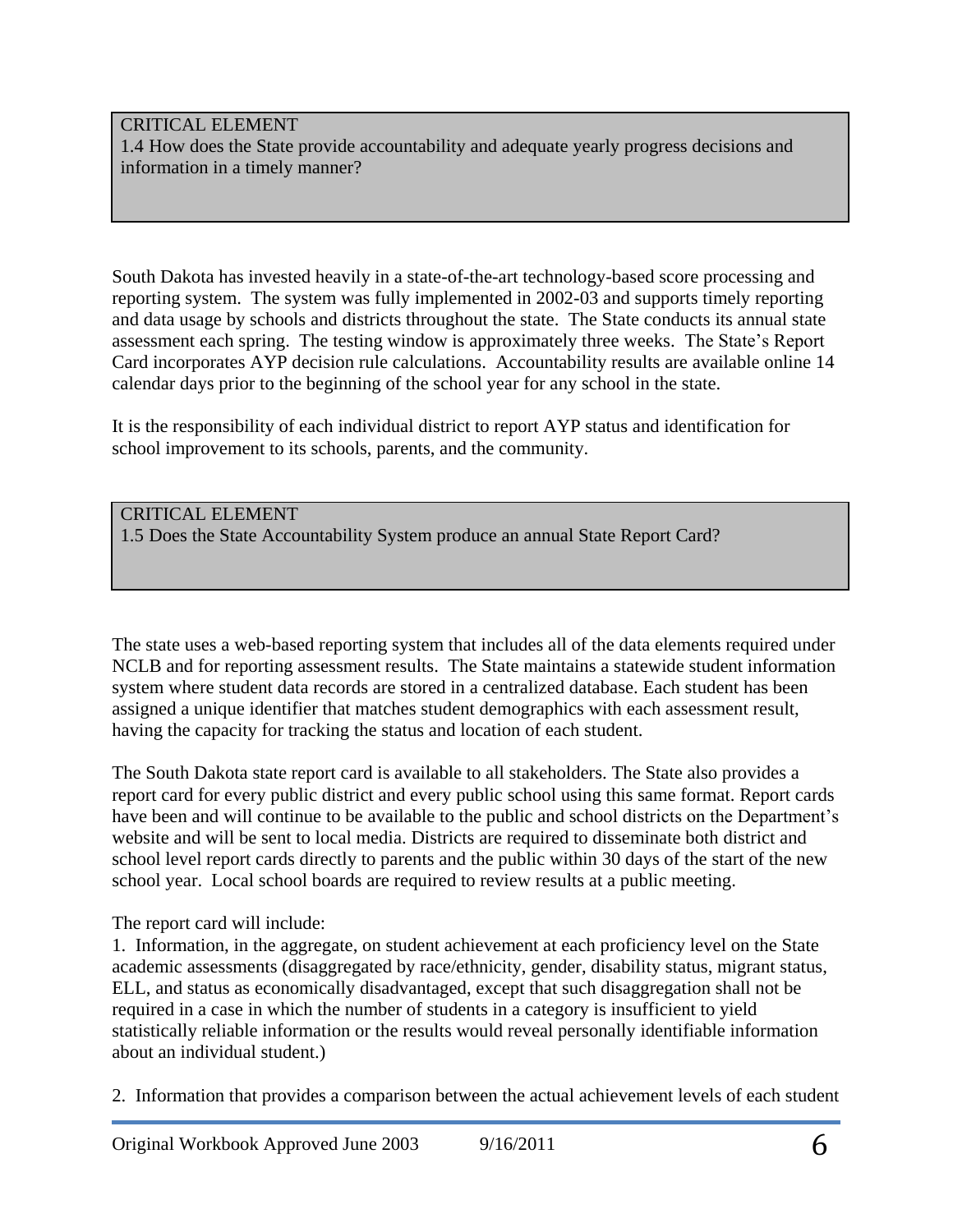subgroup and the State's annual measurable objectives for each such group of students.

3. The percentage of students not tested (disaggregated by the student subgroups), except that such disaggregation shall not be required in a case in which the number of students in a category is insufficient to yield statistically reliable information or the results would reveal personally identifiable information about an individual student.

4. The most recent 2-year trend in student achievement in each subject area, and for each grade level, for the required assessments.

5. Attendance rates for elementary school students for the school as a whole and disaggregated by student subgroups. Attendance for district elementary grade spans (K-5 and 6-8) for the grade span as a whole and disaggregated by student groups.

6. Graduation rates for secondary school students for each secondary school and each district disaggregated by student subgroups.

7. Information on the performance of local educational agencies in the State regarding making adequate yearly progress, including the number and names of each school identified for school improvement under section 1116.

8. The professional qualifications of teachers in the State and district, the percentage of such teachers teaching with emergency or provisional credentials, and the percentage of classes in the State not taught by highly qualified teachers, in the aggregate and disaggregated by high-poverty compared to low-poverty schools which (for this purpose) means schools in the top quartile of poverty and the bottom quartile of poverty in the State and district.

9. The most recent available academic achievement results in grades four and eight on the State's NAEP reading and mathematics assessments on district and state annual report cards The report cards will include— (1) The percentage of students at each achievement level reported on the NAEP in the aggregate and, for State report cards, disaggregated for each subgroup described in § 200.13(b)(7)(ii); and (2) The participation rates for students with disabilities and for ELL students.

# CRITICAL ELEMENT

1.6 How does the State Accountability System include rewards and sanctions for public schools and LEAs? 1

# **Rewards and Sanctions**

The State uses the school and district accountability system primarily to promote enhanced learning and teaching.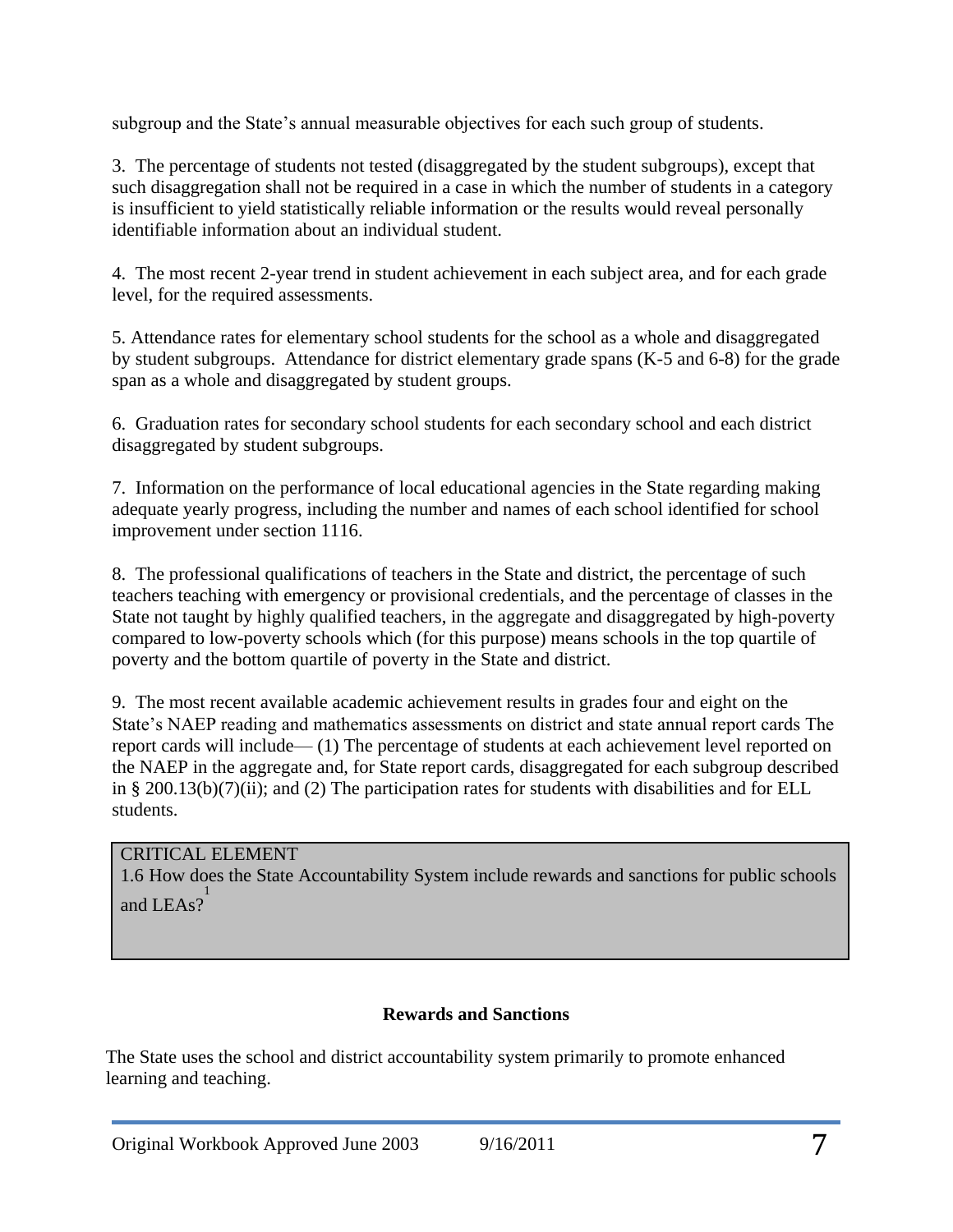State sanctions apply to all public districts and schools. Federal sanctions outlined in Title I, Part A, Section 1116 apply only to schools and districts receiving Title I Part A funds.

| All public schools                             |                                                                                                                                                                                                                                                                                                                                                                                                                    |                                                                                                                                                                                                                                                                                                                                                                                                                                                                                                                                                                                                                                                                                                                                                   |
|------------------------------------------------|--------------------------------------------------------------------------------------------------------------------------------------------------------------------------------------------------------------------------------------------------------------------------------------------------------------------------------------------------------------------------------------------------------------------|---------------------------------------------------------------------------------------------------------------------------------------------------------------------------------------------------------------------------------------------------------------------------------------------------------------------------------------------------------------------------------------------------------------------------------------------------------------------------------------------------------------------------------------------------------------------------------------------------------------------------------------------------------------------------------------------------------------------------------------------------|
| <b>Rewards</b>                                 |                                                                                                                                                                                                                                                                                                                                                                                                                    |                                                                                                                                                                                                                                                                                                                                                                                                                                                                                                                                                                                                                                                                                                                                                   |
| Recognition of Distinguished<br><b>Schools</b> | Distinguished Schools are identified using the following<br>criteria:<br>math, and the other academic indicator AND<br>size of 25 will be considered.<br><i>i.</i> Students with disabilities<br>ii. Economically disadvantaged students<br>iii. ELL students<br>iv. Major racial / ethnic groups<br><b>OR</b><br>of student performance in both reading and math is 10<br>each subject.<br>tested in that school. | a. Met AYP for two consecutive years in both reading,<br>b. Significantly closed the achievement gap between<br>the disaggregated groups of students. A school is considered<br>to have significantly reduced the achievement gap if the gap<br>between the identified group and the non-identified group<br>decreases by 10% over a two year period for one or more of<br>the subgroups. Only subgroups meeting the minimum "n"<br>c. The percentage of students in the "all student"<br>group that have met the State's proficient and advanced levels<br>percentage points higher than the current year's AMO for<br>To be eligible for the Distinguished Schools award, a school<br>must have an average of 10 or more students in the grades |
| <b>Sanctions</b>                               |                                                                                                                                                                                                                                                                                                                                                                                                                    |                                                                                                                                                                                                                                                                                                                                                                                                                                                                                                                                                                                                                                                                                                                                                   |
|                                                | <b>State Requirements</b>                                                                                                                                                                                                                                                                                                                                                                                          | <b>Federal Requirements (Title I)</b><br>Schools)                                                                                                                                                                                                                                                                                                                                                                                                                                                                                                                                                                                                                                                                                                 |
| Alert Status -- 1 Year No AYP                  | None                                                                                                                                                                                                                                                                                                                                                                                                               | None                                                                                                                                                                                                                                                                                                                                                                                                                                                                                                                                                                                                                                                                                                                                              |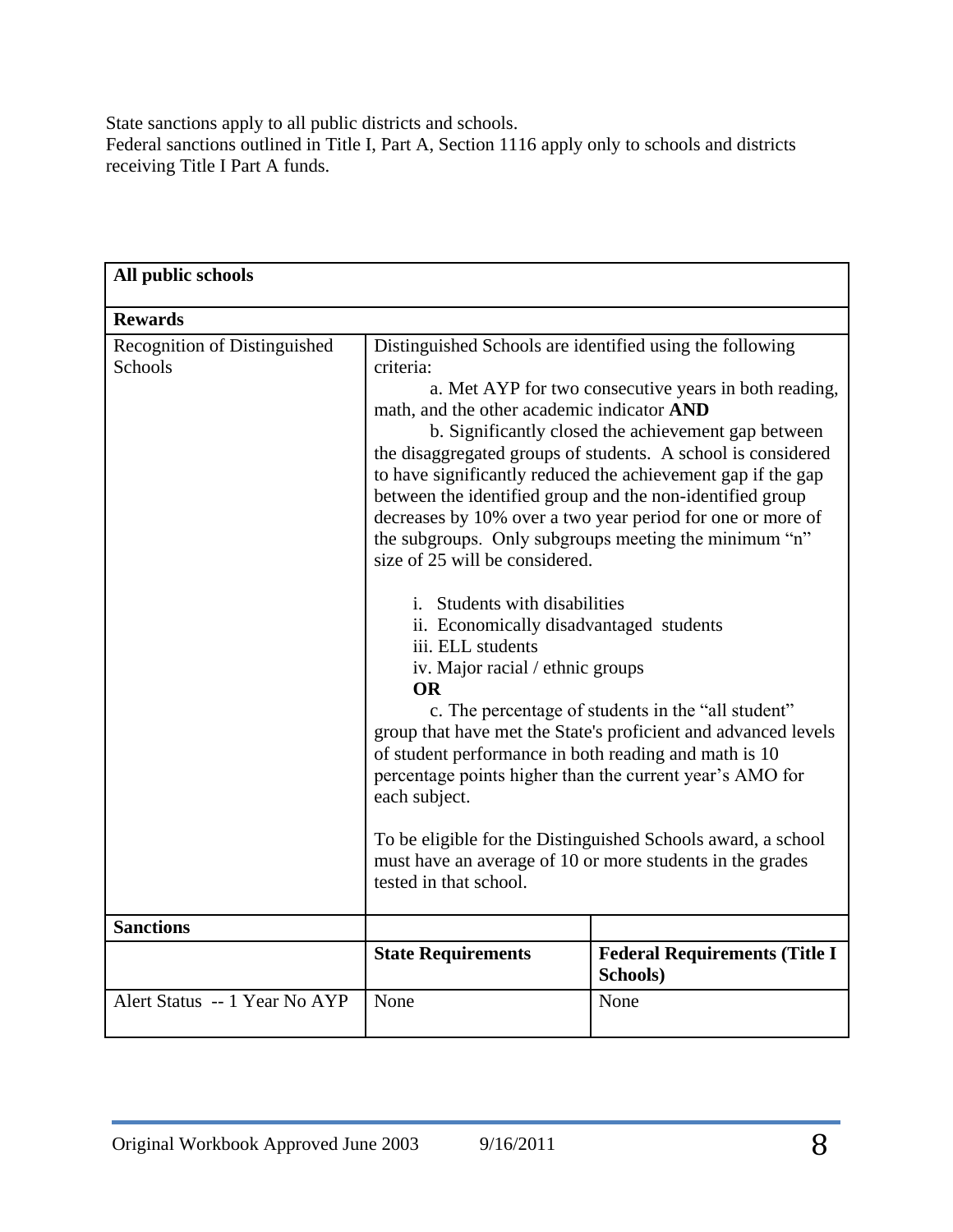| School Improvement Level 1-<br>Fail to meet AYP two years in<br>a row<br>Level $2 -$ Fail to meet AYP one | Develop & implement 2-<br>year school improvement<br>plan, participate in a peer<br>review of the plan, plan<br>approved by the SEA.<br>Evaluate the                 | School improvement plan,<br>offer public school choice<br>(transportation paid by Title I<br>funds)<br>Choice $\&$ supplemental services                                                                                                                                                    |
|-----------------------------------------------------------------------------------------------------------|----------------------------------------------------------------------------------------------------------------------------------------------------------------------|---------------------------------------------------------------------------------------------------------------------------------------------------------------------------------------------------------------------------------------------------------------------------------------------|
| additional year                                                                                           | implementation and<br>effectiveness of the plan<br>and continue                                                                                                      | from state-approved list (paid<br>by district)                                                                                                                                                                                                                                              |
|                                                                                                           | implementation of school<br>improvement plan.                                                                                                                        |                                                                                                                                                                                                                                                                                             |
| Level $3 -$ Fail to meet AYP one<br>additional year                                                       | Evaluate the<br>implementation and<br>effectiveness of the plan,<br>revise as necessary, and<br>continue implementation of<br>a 2-year school<br>improvement plan.   | Choice, supplemental services<br>& corrective actions                                                                                                                                                                                                                                       |
| Level $4$ – Fail to meet one<br>additional year                                                           | District will conduct a<br>school audit, inform SEA<br>of recommendations.<br>School evaluates and<br>continues implementation<br>of the school improvement<br>plan. | Choice, supplemental services,<br>corrective action & school<br>restructuring plan                                                                                                                                                                                                          |
| Level 5 – Fail to meet AYP one<br>additional year                                                         | Implement<br>recommendations of audit,<br>district monitors<br>implementation.                                                                                       | Choice, supplemental services,<br>and implement restructuring<br>plan. (Offering choice and SES<br>is not required for schools that<br>have changed their educational<br>structure to the extent that the<br>school is identified as a new<br>school and AYP determinations<br>begin anew.) |

At the time in which a non-Title I school that is in school improvement (having failed to make AYP for two consecutive years) begins participation in a Title I program, that school will enter Title I sanctions at Level 1, school choice, and proceed upward through the Title I sanctions if the school continues to fail to make AYP in subsequent years.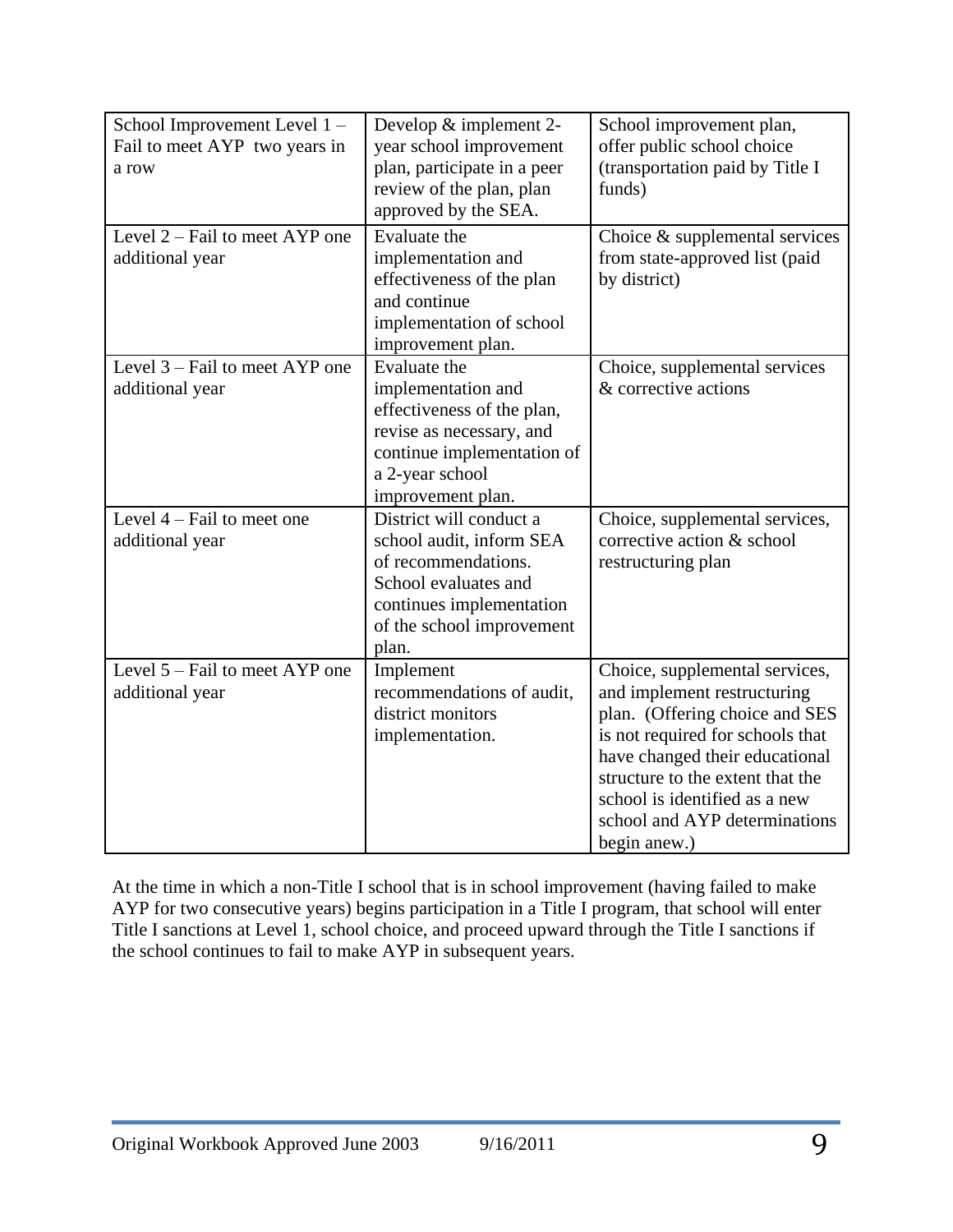| All public districts                                                                    |                                                                                                                                                                                                                                                                                                                                                                                                                                                                                                                                                                  |                                                                                                                                                |
|-----------------------------------------------------------------------------------------|------------------------------------------------------------------------------------------------------------------------------------------------------------------------------------------------------------------------------------------------------------------------------------------------------------------------------------------------------------------------------------------------------------------------------------------------------------------------------------------------------------------------------------------------------------------|------------------------------------------------------------------------------------------------------------------------------------------------|
| <b>Rewards</b>                                                                          |                                                                                                                                                                                                                                                                                                                                                                                                                                                                                                                                                                  |                                                                                                                                                |
| Recognition                                                                             | Distinguished Districts are identified using the following criteria:<br>a. Met AYP for two consecutive years in reading, math, and the other<br>academic indicator for all three grade spans AND<br>b. At least 85% of the students in the "all student" group have met the<br>State's proficient and advanced levels of student performance in both reading<br>and math.<br>To be eligible for the Distinguished District award, a district must have 30 or<br>more students in each of the 3-5 and 6-8 grade spans and 10 or more students<br>in the 11 grade. |                                                                                                                                                |
| <b>Sanctions</b>                                                                        | <b>State Requirements</b>                                                                                                                                                                                                                                                                                                                                                                                                                                                                                                                                        | <b>Federal Requirements (Title I Districts)</b>                                                                                                |
| Alert Status -- 1<br>Year No AYP                                                        | None                                                                                                                                                                                                                                                                                                                                                                                                                                                                                                                                                             | None                                                                                                                                           |
| <b>District</b><br>Improvement<br>Level $1 -$ Fail to<br>meet AYP two<br>years in a row | District must submit a 2-year<br>district school improvement<br>plan to DOE. SEA will provide<br>technical assistance if<br>requested.                                                                                                                                                                                                                                                                                                                                                                                                                           | District must submit a 2-year district<br>school improvement plan to the<br>Department. SEA will provide technical<br>assistance if requested. |
| District<br>Improvement<br>Level $2$ – Fail to<br>meet AYP one<br>additional year       | Evaluate implementation and<br>effectiveness of plan, revise and<br>continue implementation of<br>school improvement plan.                                                                                                                                                                                                                                                                                                                                                                                                                                       | First full year after identification not<br>making AYP. Continue to implement<br>school improvement plan.                                      |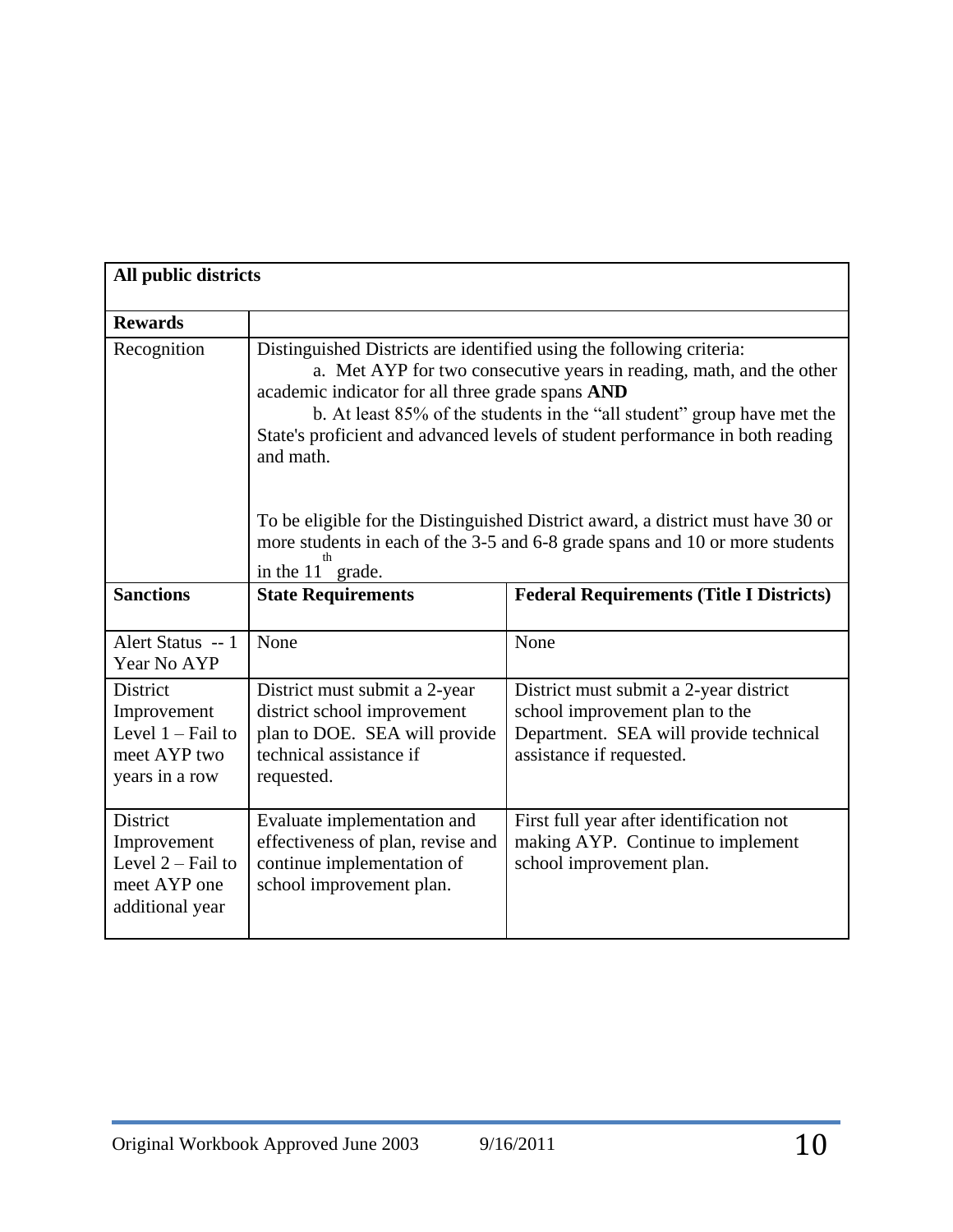| District             | Receive district audit from SEA                                              | Corrective action – SEA continues           |  |
|----------------------|------------------------------------------------------------------------------|---------------------------------------------|--|
| Improvement          | and implement                                                                | technical assistance and takes at least one |  |
| Level $3 -$ Fail to  | recommendations as                                                           | corrective action.                          |  |
| meet AYP one         | determined by the Secretary,                                                 |                                             |  |
| additional year      | with follow up as necessary.                                                 |                                             |  |
|                      | The State will establish a plan                                              |                                             |  |
|                      | to monitor and evaluate the                                                  |                                             |  |
|                      | implementation of the                                                        |                                             |  |
|                      | recommendations.                                                             |                                             |  |
| <b>State – Level</b> |                                                                              |                                             |  |
|                      | USDOE will provide technical assistance to the state if it does not make AYP |                                             |  |
|                      | for two consecutive years.                                                   |                                             |  |

# **PRINCIPLE 2. All students are included in the State Accountability System.**

# CRITICAL ELEMENT 2.1 How does the State Accountability System include all students in the State?

Legislation mandates that all public school children will be tested and all public school districts will be held accountable for proficiency scores on state specified content standards. The legislation also requires that all students in grades 3-8 and grade 11 will be tested in reading and  $\frac{1}{\pi}$  math. If a student failed to take the test in 11<sup>th</sup> grade due to district policies for grade promotion, the student must take the test in  $12^{th}$  grade. The student scores will be counted at the school and district for AYP purposes. Students in the  $11^{th}$  grade who turn 21 years of age during the school fiscal year are required to take the test. All public school students are included in other academic indicators.

In cases where a student has been assigned out of district and is enrolled in a South Dakota school operated to serve the special needs of the student (e.g., special education or alternative programs) the student will be counted at the resident district level. In cases where a student has been placed by a state agency (South Dakota Department of Social Services (DSS) or South Dakota Department of Corrections (DOC) and are in the care and custody of DSS or DOC and enrolled in a South Dakota school, the student will be counted at the state level.

- Alternative Schools (Programs outside of the traditional setting whereby students receive instruction as an extension of the regular or traditional school environment.) If alternative schools are academic extensions of the public school, for accountability purposes, test scores will be mapped back to the resident school and district.
- Institutions for the blind and the deaf These students will be included for accountability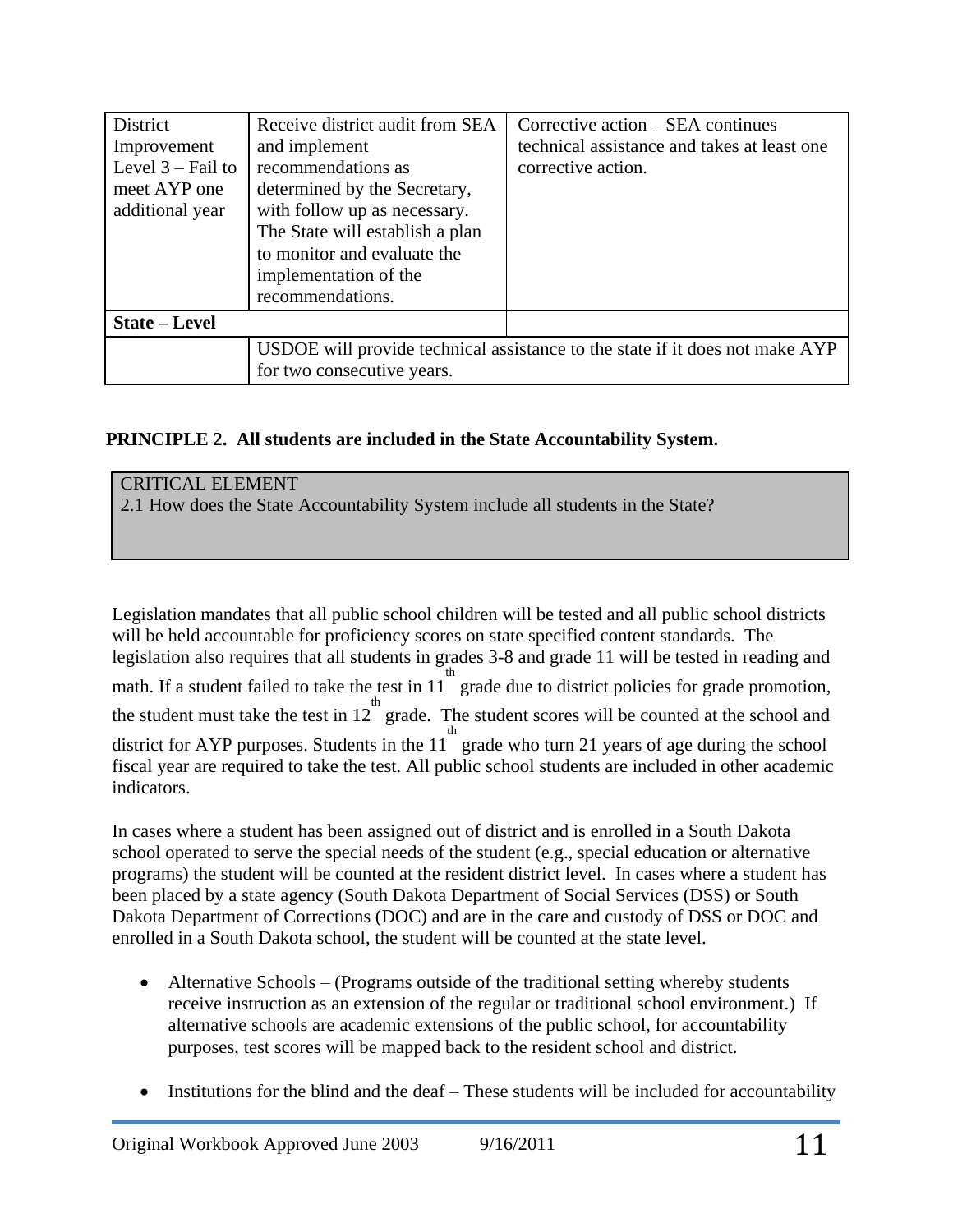purposes in the resident district.

- Students placed in South Dakota private/non-profit facilities will be included for accountability purposes in the resident district.
- Students placed by other state agencies and attending either state or privately operated schools will be included for accountability purposes at the state level.
- Out-of-state students who have been placed in a South Dakota facility to serve the special needs of the student will be included for accountability purposes at the state level.

When a student is dually enrolled, the results will be accountable at the public school where the student spends greater than 50% of their day. For accountability purposes, schools that have no tested grades will be linked with the school into which their students feed. For example, where a kindergarten through grade two school feeds into a grade three through six school, the AYP determinations for the grade three through six school will also apply to the feeder school building.

DOE has implemented a system of statewide student identification that makes it possible to accurately track student information across public schools and districts in the state, and supports the inclusion of every student in the state's school and district accountability system.

### CRITICAL ELEMENT 2.2 How does the State define "full academic year" for identifying students in AYP decisions?

For a student's assessment results to be included in a school's performance, the student must be enrolled a substantial portion of the year in a single school. For accountability purposes, a substantial portion or full academic year is defined as a student being enrolled from October 1 to the last day of the testing window with an enrollment gap of no more than 15 consecutive days. This assures the annual progress of a student is attributed to a single school. The statewide student information management system makes it possible for the State to easily track and determine that students test in only one school.

A student enrolled in a school for the full academic year but was not identified as a student with disabilities until after December 1 will be counted in the "all" group for the school and district but will not be counted in the subgroup for students with disabilities.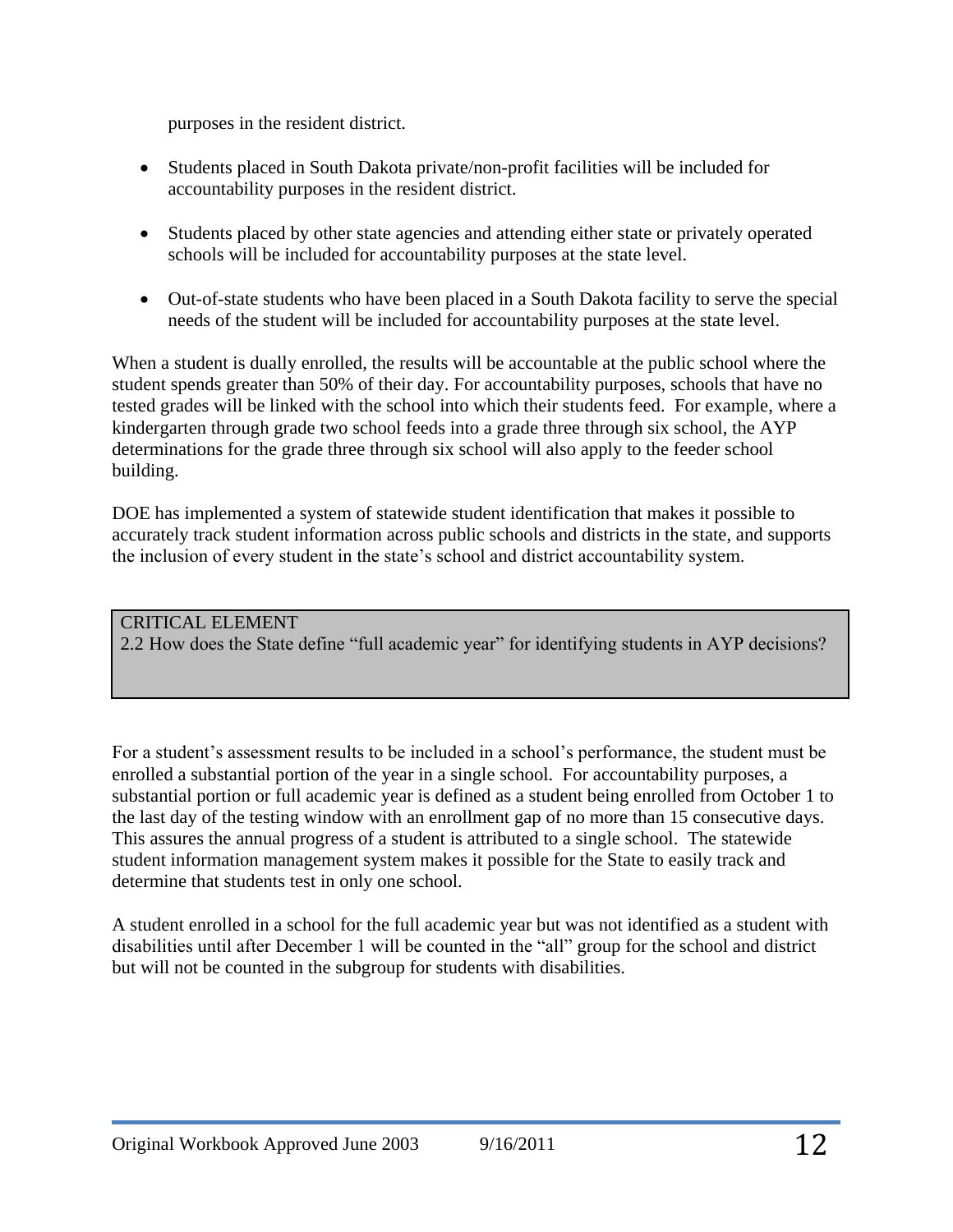# CRITICAL ELEMENT

2.3 How does the State Accountability System determine which students have attended the same public school and/or LEA for a full academic year?

The state accountability system tracks students for AYP purposes as follows:

- at the school and district level if she/he is enrolled for the full academic year, or
- at the district level if she/he has been enrolled in two or more schools operated by the district for the full academic year, or
- at the state level if she/he has been enrolled in public schools in the state but not consecutively enrolled at any one school or district.

The statewide student information management system tracks student enrollment from one public school to another, and is used to determine which students meet the definition of a full academic year.

- During the testing window, all students are required to test at their current school. If a student moves during the testing window and has not been tested, the receiving school is obligated to test the student.
- Students who were tested at their previous school and have moved to a new school during the testing window are not required to retest. If a student retests, the student's first score for a test session or subject will be considered the official score and used for determining AYP.
- Students moving into a district who do not meet the full academic year stipulation must be tested but their scores will not be counted at the school or district level for AYP. Results are included at the state level.

**PRINCIPLE 3. State definition of AYP is based on expectations for growth in student achievement that is continuous and substantial, such that all students are proficient in reading/language arts and mathematics no later than 2013-2014.** 

# CRITICAL ELEMENT

3.1 How does the State's definition of adequate yearly progress require all students to be proficient in reading/language arts and mathematics by the 2013-2014 academic year?

South Dakota includes two academic content areas in its school and district accountability system: reading and mathematics.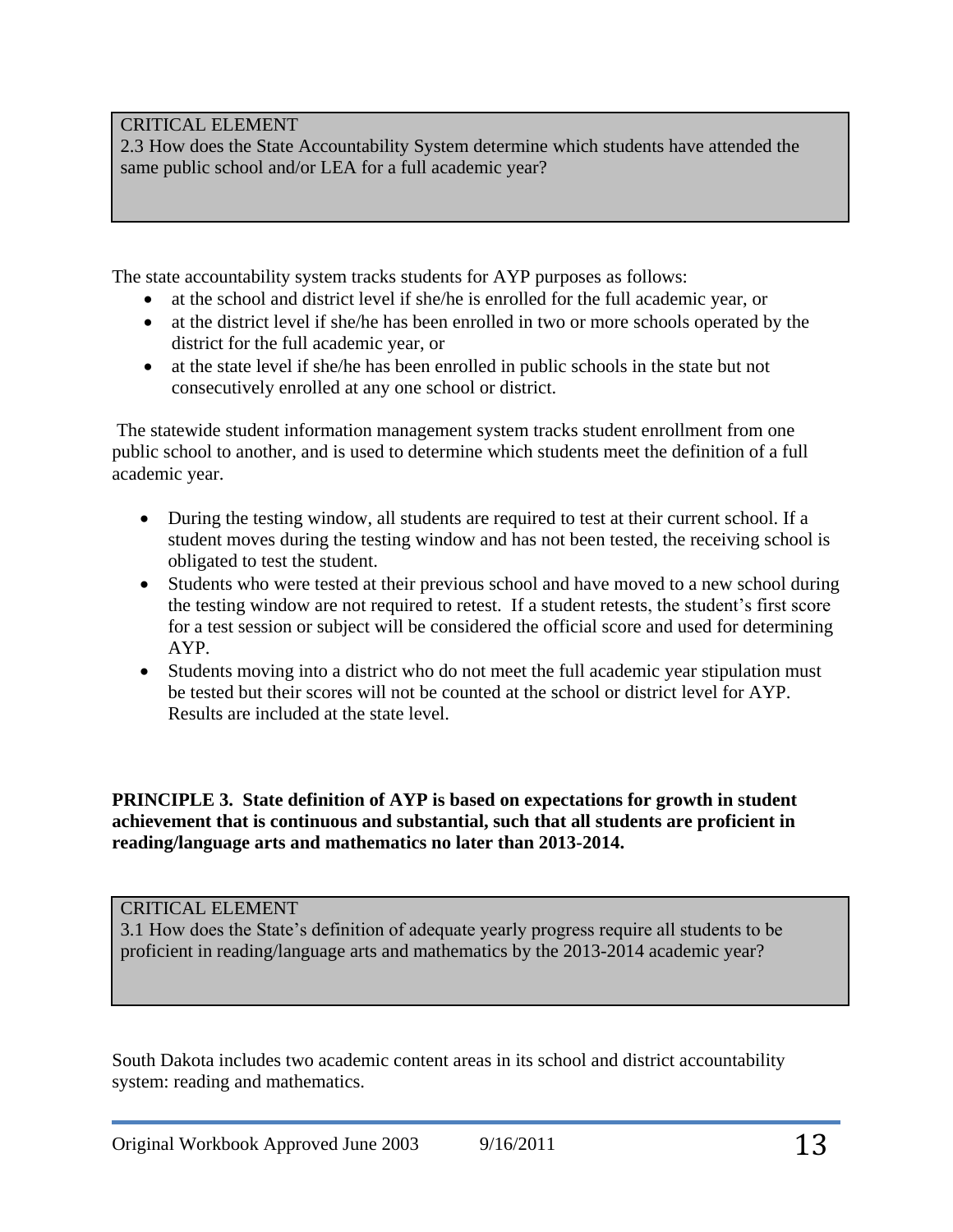The state's assessment, Dakota STEP, has been aligned to the state academic standards in reading and mathematics. The state assessment will be administered to every student enrolled in grades 3-8 and 11. The Dakota STEP-A, an alternate assessment, is available for students with significant cognitive disabilities.

Annual measurable objectives and intermediate goals are determined as specified in regulation.

### CRITICAL ELEMENT

3.2 How does the State Accountability System determine whether each student subgroup, public school and LEA makes AYP?

Separate AYP determinations are made for reading and math. AYP determinations are also made for attendance and graduation rates.

The school, district grade span, or student group must have a participation rate of at least 95 percent in order to meet AYP, and must also meet one of the three criteria listed below.

### **Criteria**

- 1. The school, district grade span, or student group's status score meets or exceeds the (Annual Measurable Objectives) AMO for that year; **OR**
- 2. If the school, district grade span, or student group's score (including the use of a confidence interval) in the most recent year is equal to or greater than the target AMO; **OR**
- 3. If the school, district grade span, or student group's average score using a confidence interval, over the two most recent years, is equal to or greater than the target AMO;

The overall confidence interval of 99% will be applied to the available status score data (i.e., most recent single year or average of two years).

# **School Improvement (Safe Harbor)**

If the school, district grade span, or student group does not meet those annual measurable objectives as described above, the school, district grade span, or student group may be considered to have made AYP if:

- the percentage of students in that group who did not meet or exceed the proficient level of academic achievement on the State assessments for that year decreased by 10% of that percentage from the preceding public school year;
- that group made progress on one or more of the State's academic indicators;
- that group had at least 95% participation rate on the statewide assessment.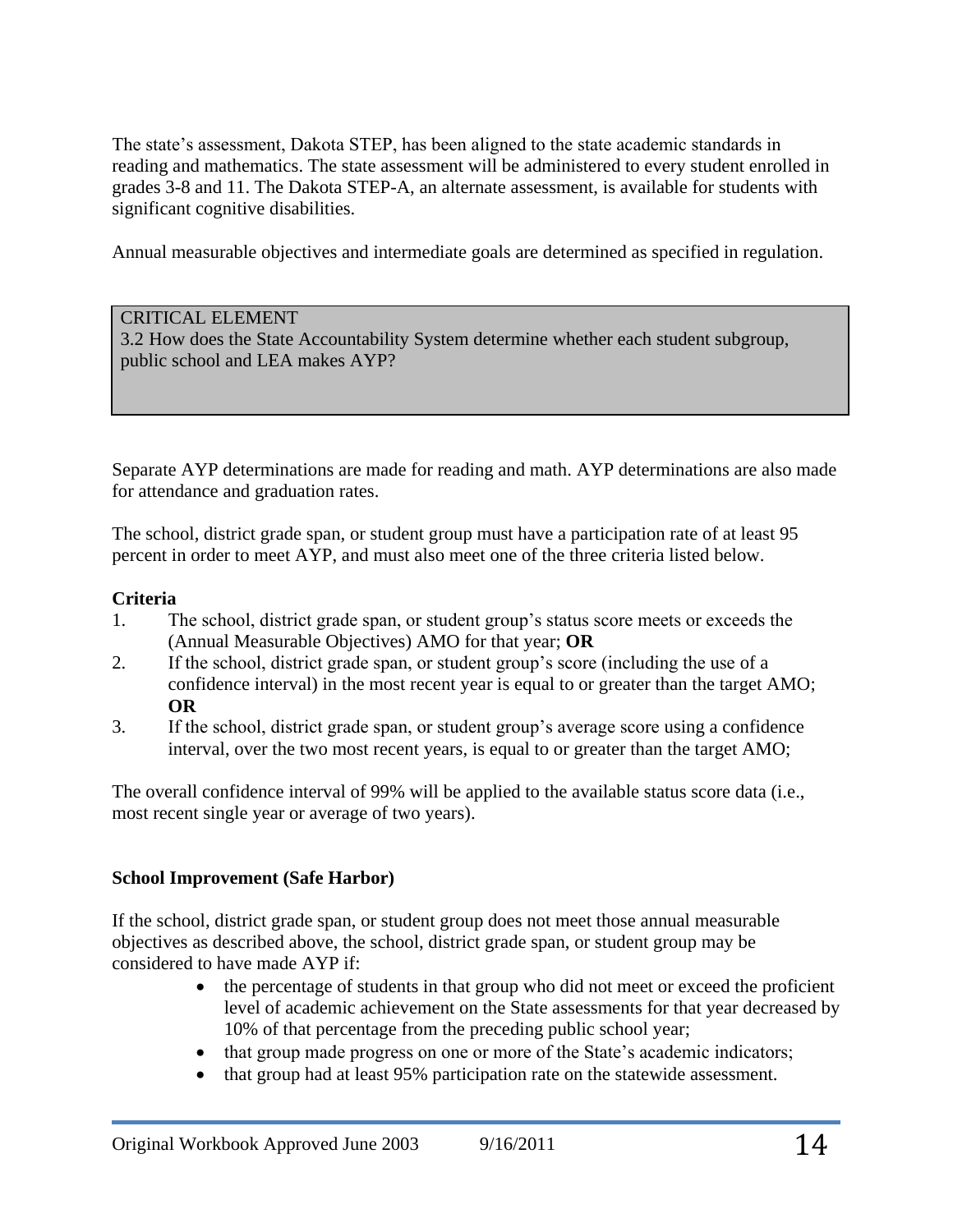In determining if the school, district grade span, or student group has met the 10% reduction in the percent not proficient, a 75% confidence interval will be applied.

**Uniform averaging procedure** – To provide greater reliability, the higher of the following shall be used to determine if a school, district grade span, or student group has made adequate yearly progress for reading or math:

- 1. Data from the school year for which a determination is being made.
- 2. Average data from the two most recent years of student assessment.

Scores will be combined from the two most recent years and a percentage proficient calculated from that data (see Table 1 for illustration). This two-year average will be calculated separately for reading and mathematics.

To meet the student performance requirements of AYP, a school, district grade span, or student group will be counted as meeting AYP for reading or math if it meets one of the following conditions including participation rate requirement:

- If the school, district grade span, or student group's average score over the two most recent years is equal to or greater than the target AMO (including confidence intervals), or
- If the school, district grade span, or student group's observed score (including confidence intervals) in the most recent year is equal to or greater than the target AMO.

| Year           | <b>Percent Proficient</b> | <b>Number of Students</b><br>Proficient | <b>Number of</b><br><b>Students</b> |
|----------------|---------------------------|-----------------------------------------|-------------------------------------|
| 2003           | 57%                       | 26                                      | 46                                  |
| 2004           | 65%                       | 35                                      | 34                                  |
|                | Total                     | n i                                     | 100                                 |
| 2-year average | 61%                       | 30.5                                    |                                     |

**Table 1: Example of Two-Year Averaging Applied to AYP Status Decision** 

| Year         | <b>Percent</b><br><b>Proficient</b> | <b>AMO</b> for current<br>vear | <b>AYP</b> Decision<br>(Status) |
|--------------|-------------------------------------|--------------------------------|---------------------------------|
| 2003-04 Avg. | 61%                                 | 63%                            | (Did not meet)                  |
| 2004         | 65%                                 | 63%                            | Met                             |

In the example, the school's two-year average percent proficient is 61%. If the AMO were 63%, the school would not meet AYP on the basis of its two-year average, but it would meet AYP on the basis of its most-recent year (65%). This approach rewards schools and district grade spans for efforts that result in strong single-year achievement gains and minimizes the potential for falsely inferring that a school or district grade span has failed to meet AYP standards.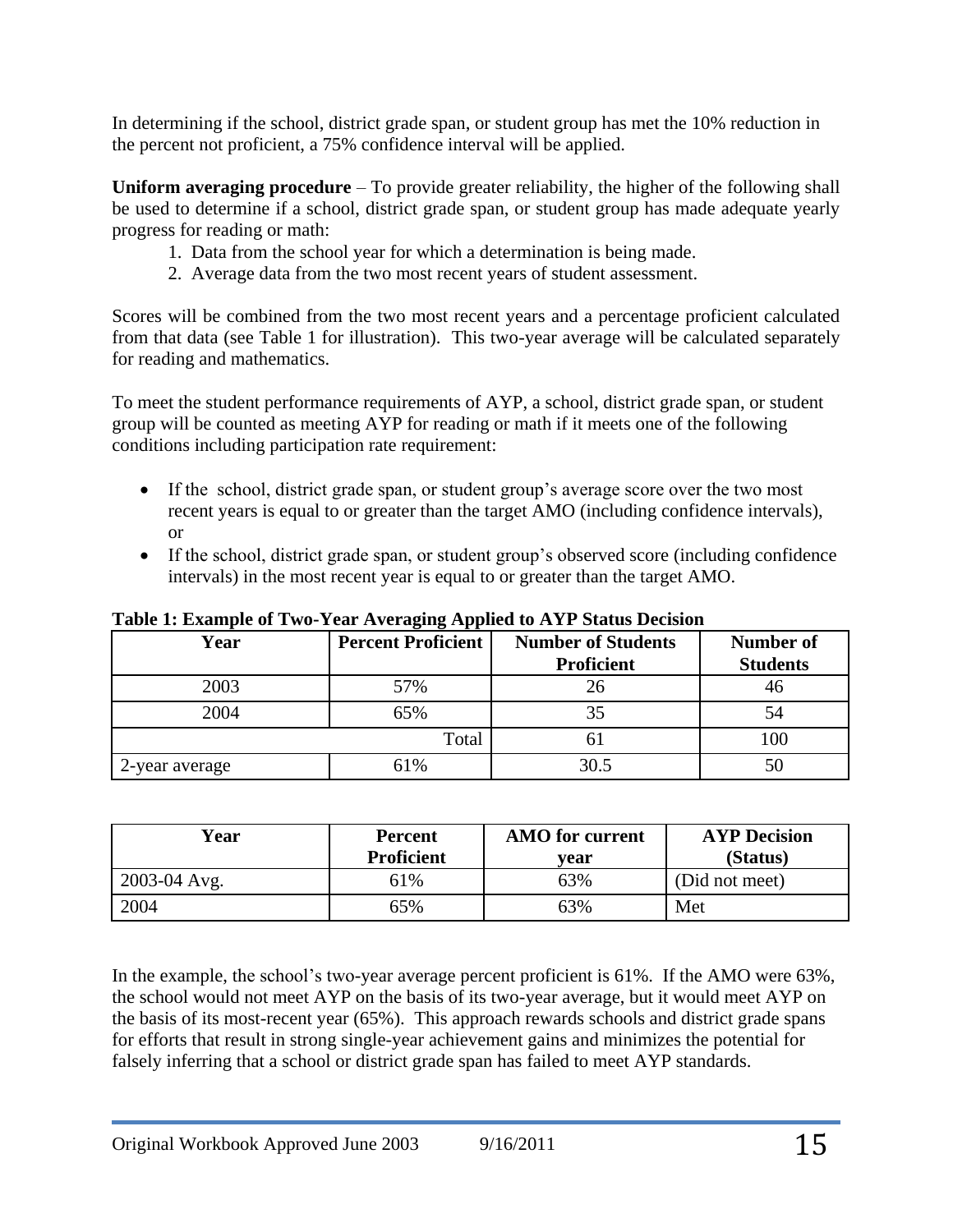The State's statewide student information management system tracks this information at the school, district, and state levels.

### **Other Academic Indicators**

Adequate Yearly Progress for the other academic indicators is determined for each school and district grade span for its student group of all students.

A school or district grade span that includes grade 12 will be expected to meet or exceed the State's graduation rate of 80% or show progress of at least two percentage points. A school or district grade span that does not enroll students in grade 12 must have an average daily attendance rate that will meet or exceed the state's minimum attendance rate expectations of 94%, or show progress.

**Student Groups** -- The State will disaggregate test data for all public schools to report the progress of student subgroups and to determine whether or not each subgroup has met or exceeded the State's annual measurable objectives. Effective with the 10/11 school year, South Dakota will incorporate the seven categories required in the Final Guidance on Maintaining, Collecting and Reporting Racial and Ethnic Data to the US Department of Education into its AYP determinations. The racial/ethnic subgroups will consist of (1) Hispanic/Latino of any race, (2) American Indian or Alaska Native, (3) Asian, (4) Black or African American, (5) Native Hawaiian or Other Pacific Islander, (6) White, and (7) Two or more races. Additional subgroups also include;

- Students with free or reduced lunch status will be the basis for determining the subgroup of economically disadvantaged status.
- Students identified through the WAPT test to identify students as ELL will be assigned to the ELL subgroup.
- Students qualifying for an IEP (Individualized Education Plan) will be assigned to the students with disabilities subgroup.

Each subgroup in the school or district grade span must have at least 95% of the students enrolled in the tested grades on the last day of the testing window participate in the state assessments. If a subgroup has 40 or fewer students enrolled in the tested grades, then it shall have no more than 2 (two) students not participate in the state assessments.

### CRITICAL ELEMENT

3.2a What is the State's starting point for calculating Adequate Yearly Progress?

South Dakota holds schools accountable for having 100% of the students reach proficiency by 2013-14 in two academic content areas in its school and district grade span accountability systems: reading and mathematics. Schools are required to show that they have at least a minimum status score, beginning in 2002-03, which is raised over time. The starting point for 2002-03 was calculated by ranking schools in terms of the school status score, and denoting the

school status score of the school enrolling the  $20<sup>th</sup>$  percentile student in terms of overall school enrollment for 2002-03. Starting points, intermediate goals, and AMOs are calculated separately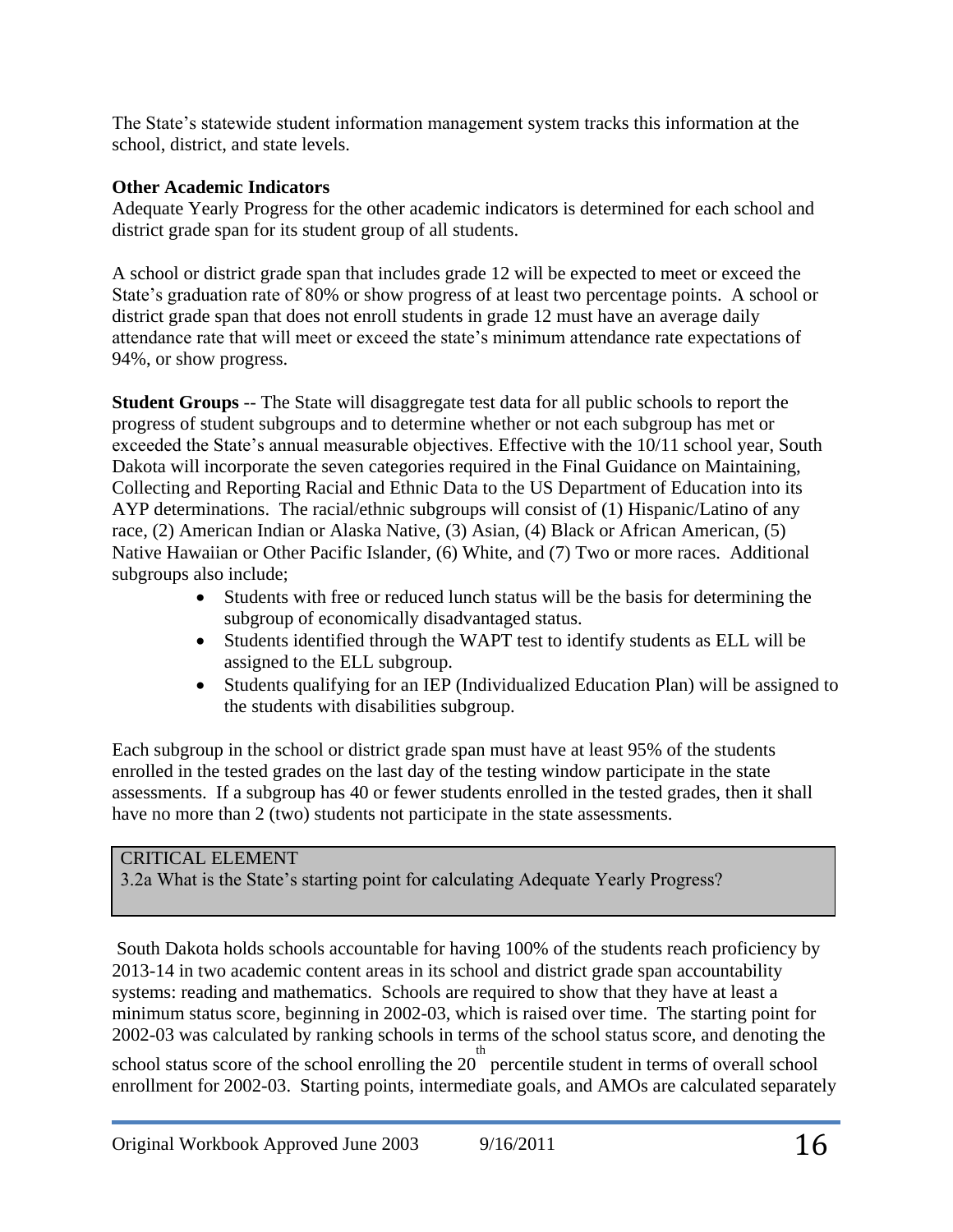for two grade spans—high schools (schools that enroll students in grade 12) and elementary/middle schools. Every subgroup, school, and district grade span in the state are accountable for meeting the high school or elementary/middle school AMOs.

District and state grade spans are held to the applicable AMOs established. Both the elementary (grades 3-5) and middle school (grades 6-8) grade spans are held to the starting point and the subsequent AMOs established for the K-8 group. The district and state high school grade span are held to the AMO set for the 9-12 grade span as established.

Due to a timeline waiver approved by USDOE, the initial AYP starting point was determined for reading and mathematics in the summer of 2003. The State determined the starting points for reading/math using the NCLB prescribed methodology for 2 different methods. Both methods were calculated, and then the higher of the two used. In all cases, the higher calculation was the

school status score of the school enrolling the  $20<sup>th</sup>$  percentile student in terms of overall school enrollment. The following chart shows the results of the calculations for each grade span and subgroup.

| Starting Point Calculations: Based on 2002-2003 Data |         |                |            |                |
|------------------------------------------------------|---------|----------------|------------|----------------|
| Grouping                                             | Subject | % Based on 20% | Lowest     | Sub-Group      |
|                                                      |         | Enrollment     | Subgroup % | Description    |
| $K-8$                                                | Reading | 65.9%          | 29.5%      | State K-8 ELL  |
|                                                      |         |                |            | Reading        |
| $K-8$                                                | Math    | 45.9%          | 16.9%      | State K-8 ELL  |
|                                                      |         |                |            | Math           |
| $9-12$                                               | Reading | 50.0%          | 7.5%       | State 9-12 ELL |
|                                                      |         |                |            | Reading        |
| $9-12$                                               | Math    | 60.2%          | 12.9%      | State 9-12 IEP |
|                                                      |         |                |            | Math           |

The starting points for 2003 for each grade span were as follows:

| ັ້<br>Grouping | Subject | $\tilde{}$<br><b>Starting Points</b> |
|----------------|---------|--------------------------------------|
| $K-8$          | Reading | 65%                                  |
| $K-8$          | Math    | 45%                                  |
| $9 - 12$       | Reading | 50%                                  |
| $9-12$         | Math    | 60%                                  |

Due to a change in the academic content and achievement standards as well as the assessment for reading, the AYP starting point for reading was revised during the summer of 2005. The State determined the starting point for reading using the NCLB prescribed methodology for 2 different methods. Both methods were calculated, and then the higher of the two used. The following chart shows the results of the calculations for each grade span and subgroup.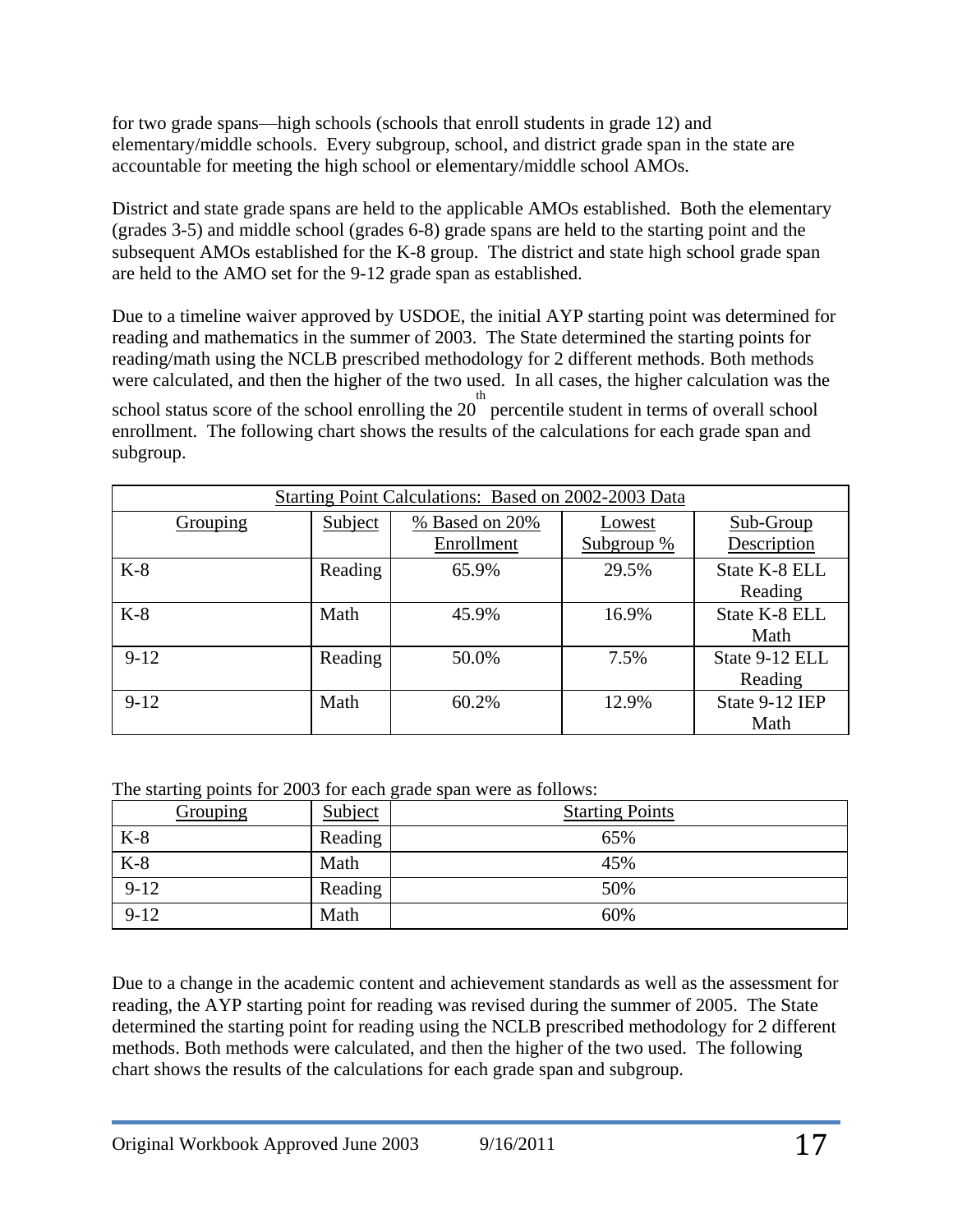| Starting Point Calculations: for Reading Based on 2004-2005 Data |         |                              |                      |                          |
|------------------------------------------------------------------|---------|------------------------------|----------------------|--------------------------|
|                                                                  |         |                              |                      |                          |
| Grouping                                                         | Subject | % Based on 20%<br>Enrollment | Lowest<br>Subgroup % | Sub-Group<br>Description |
| $K-8$                                                            | Reading | 78.5%                        | 41.3%                | State K-8 ELL            |
| $9-12$                                                           | Reading | 66.5%                        | 13.5%                | State 9-12 ELL           |

The 2005 starting points for Reading for each grade span are as follows:

| <u>Grouping</u> | Subject | <b>Starting Points</b> |
|-----------------|---------|------------------------|
| $K-8$           | Reading | 78%                    |
| $9 - 12$        | Reading | 66%                    |

The reading academic content and achievement standards were revised and implemented during the 2008-09 school year along with the Dakota STEP reading assessment administered in 2009. Accordingly, the AYP starting points for reading were revised during the summer of 2009. The State determined the starting point for reading using the NCLB prescribed methodology for 2 different methods. Both methods were calculated, and the higher of the two used. The following chart shows the results of the calculations for each grade span and subgroup.

|          |         | <b>Starting Point Calculations: for Reading Based on 2008-2009 Data</b> |                        |                          |
|----------|---------|-------------------------------------------------------------------------|------------------------|--------------------------|
|          |         |                                                                         |                        |                          |
| Grouping | Subject | % Based on 20%<br>Enrollment                                            | Lowest<br>Subgroup $%$ | Sub-Group<br>Description |
|          |         |                                                                         |                        |                          |
| $K-8$    | Reading | 69.0%                                                                   | 23.9%                  | State K-8 ELL            |
| $9-12$   | Reading | 61.7%                                                                   | 6.8%                   | State 9-12 ELL           |

The 2009 starting points for Reading for each grade span are as follows:

| ັ້<br><u>Grouping</u> | Subject | <b>Starting Points</b> |
|-----------------------|---------|------------------------|
| $K-8$                 | Reading | 69                     |
| $9 - 12$              | Reading | ∪∠                     |

Content standards and achievement descriptors for mathematics have been revised and were implemented during the 2005-06 school year. The Dakota STEP assessment was revised to ensure alignment with these revised standards and the revised assessment was administered in spring 2006. Cut scores for the revised math assessment were set in May 2006. South Dakota followed the established procedure for re-establishing the starting point for mathematics as described above for reading. The new target for mathematics has been implemented for determining accountability based upon the Dakota STEP assessment results from the 2005-06 school year.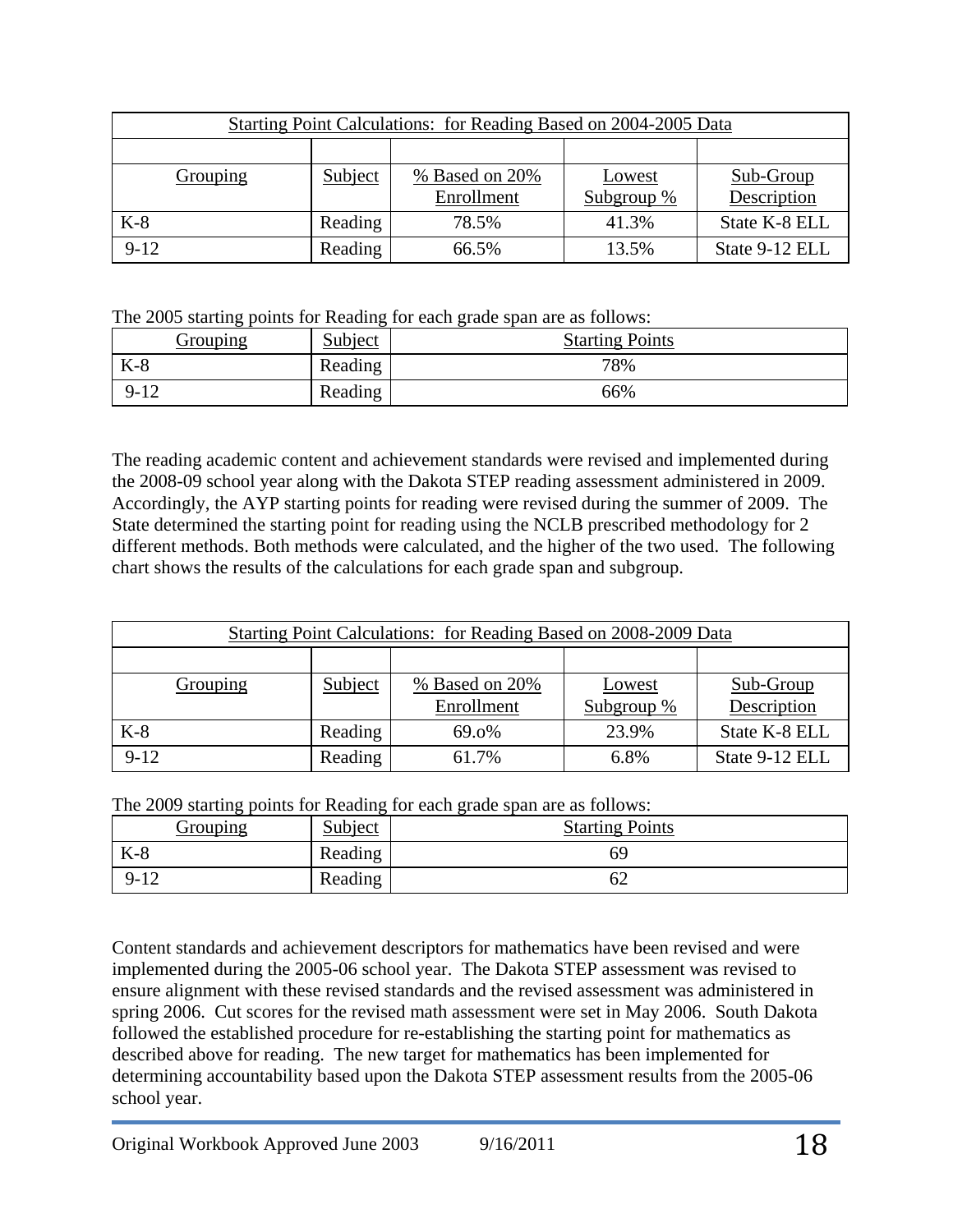|          |         | Starting Point Calculations: for Math Based on 2005-2006 Data |            |                 |
|----------|---------|---------------------------------------------------------------|------------|-----------------|
|          |         |                                                               |            |                 |
| Grouping | Subject | % Based on 20%                                                | Lowest     | Sub-Group       |
|          |         | Enrollment                                                    | Subgroup % | Description     |
| $K-8$    | Math    | 65.8%                                                         | 36.2%      | State K-8 ELL   |
| $9-12$   | Math    | 54.5%                                                         | 13.2%      | State 9-12 SPED |

The 2005 starting points for Math for each grade span are as follows:

| Grouping | Subject | <b>Starting Points</b> |
|----------|---------|------------------------|
| V<br>N-0 | Math    | 65%                    |
| $9 - 12$ | Math    | 54%                    |

# **CRITICAL ELEMENT**

3.2b What are the State's annual measurable objectives for determining adequate yearly progress?

South Dakota will hold schools and districts accountable for having 100% of the students reach proficiency by 2013-14. Starting points, intermediate goals, and AMOs will be calculated separately for two grade spans—high schools (schools that enroll students in grade 12) and elementary/middle schools, and for districts /State. Every subgroup, school, and district grade span in the state will be accountable for meeting the high school or elementary/middle school AMOs.

The starting point for reading was recalculated July 2009 to reflect changes in academic content and achievement standards as well as the assessment for reading. AMOs were also recalculated, preserving the 100% proficiency requirement no later than the 2013-2014 school year. Likewise, the starting point for mathematics was recalculated June 2006 to reflect the revisions to the mathematics content and achievement standards as well as the assessment for math. AMOs for math were recalculated. In 2011, South Dakota opted to postpone increases in its reading intermediate goals and annual measurable objectives (AMOs).

Annual measurable objectives for each grade span and subject area:

|                    | K-8     |      | $9 - 12$ |      |
|--------------------|---------|------|----------|------|
| <b>School Year</b> | Reading | Math | Reading  | Math |
| 2002-2003          | 65%     | 45%  | 50%      | 60%  |
| 2003-2004          | 65%     | 45%  | 50%      | 60%  |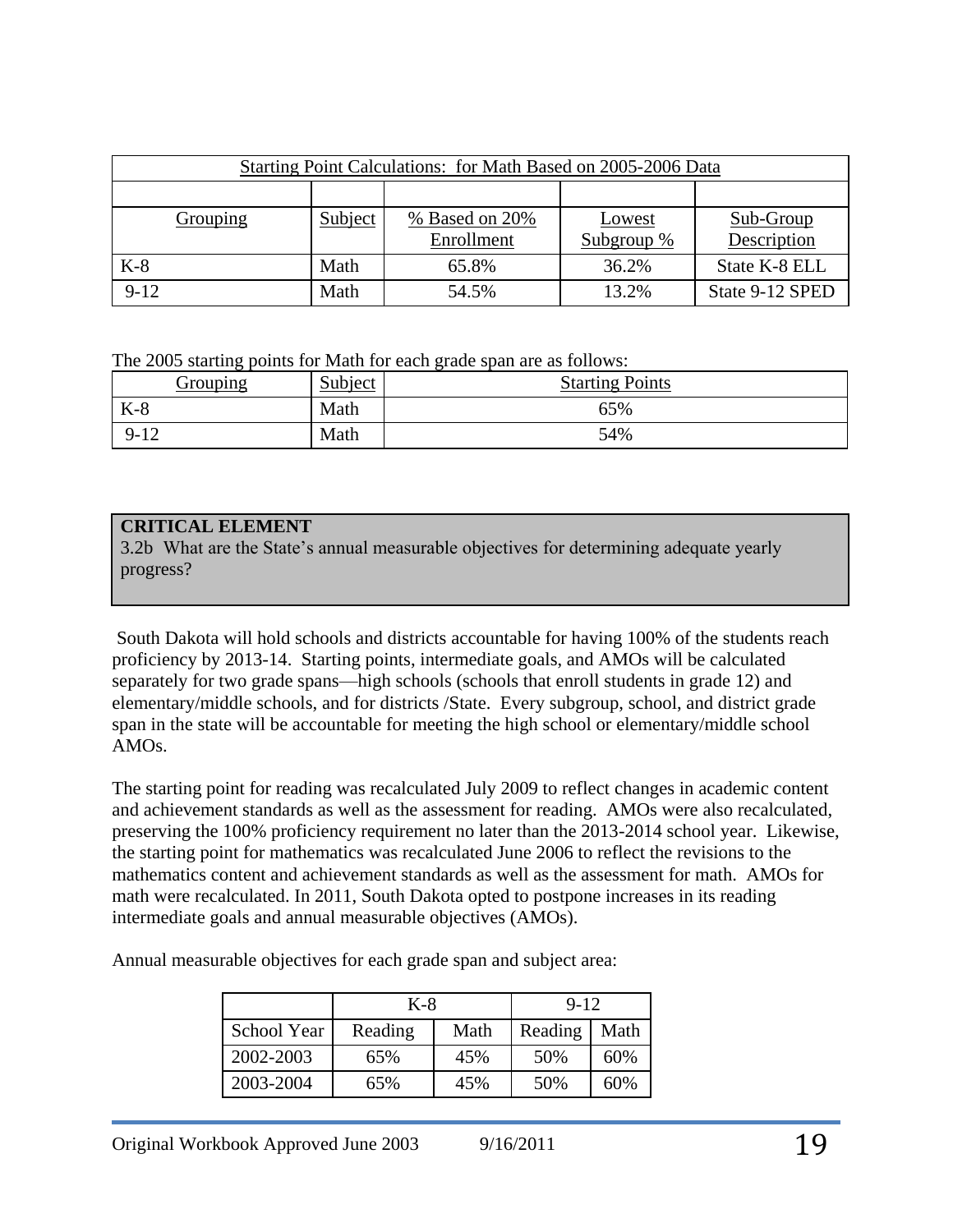| 2004-2005 | 78%  | 54%  | 66%  | 67%  |
|-----------|------|------|------|------|
| 2005-2006 | 78%  | 65%  | 66%  | 54%  |
| 2006-2007 | 82%  | 65%  | 72%  | 54%  |
| 2007-2008 | 82%  | 72%  | 72%  | 63%  |
| 2008-2009 | 69%  | 72%  | 62%  | 63%  |
| 2009-2010 | 69%  | 72%  | 62%  | 63%  |
| 2010-2011 | 69%  | 79%  | 62%  | 72%  |
| 2011-2012 | 79%  | 86%  | 75%  | 81%  |
| 2012-2013 | 89%  | 93%  | 88%  | 90%  |
| 2013-2014 | 100% | 100% | 100% | 100% |

### **CRITICAL ELEMENT**

3.2c What are the State's intermediate goals for determining adequate yearly progress?

Intermediate goals will be established that require schools to increase their minimum performance from the starting point to 100% in five equal intervals, with each increase occurring no more than three years apart. South Dakota will increase the first intermediate goal for math in 2004-2005, then in 2007-08, 2010-11, 2011-12, 2012-13, and 2013-2014. Annual measurable objectives (AMO) will be established that reflect this schedule for increasing the intermediate goals.

The starting point for reading was recalculated in July 2005 to reflect changes in the state's academic content and achievement standards for reading as well as the reading assessment. Intermediate goals were re-established, once the revised starting point was calculated, that requires schools to increase their minimum performance from the starting point to 100% in equal intervals, with each increase occurring no more than three years apart. This same procedure was followed in setting intermediate goals for math once the starting point was recalculated in July 2006. South Dakota will postpone increases in its reading intermediate goals and annual measurable objectives (AMOs). The revised intermediate goals and AMOs are as follows: Schedule for Intermediate Goal Increases

|             |         | $K-8$ |         | $9 - 12$ |
|-------------|---------|-------|---------|----------|
| School Year | Reading | Math  | Reading | Math     |
| 2002-2003   | 65%     | 45%   | 50%     | 60%      |
| 2004-2005   | 78%     | 54%   | 66%     | 67%      |
| 2005-2006   | 78%     | Reset | 66%     | Reset    |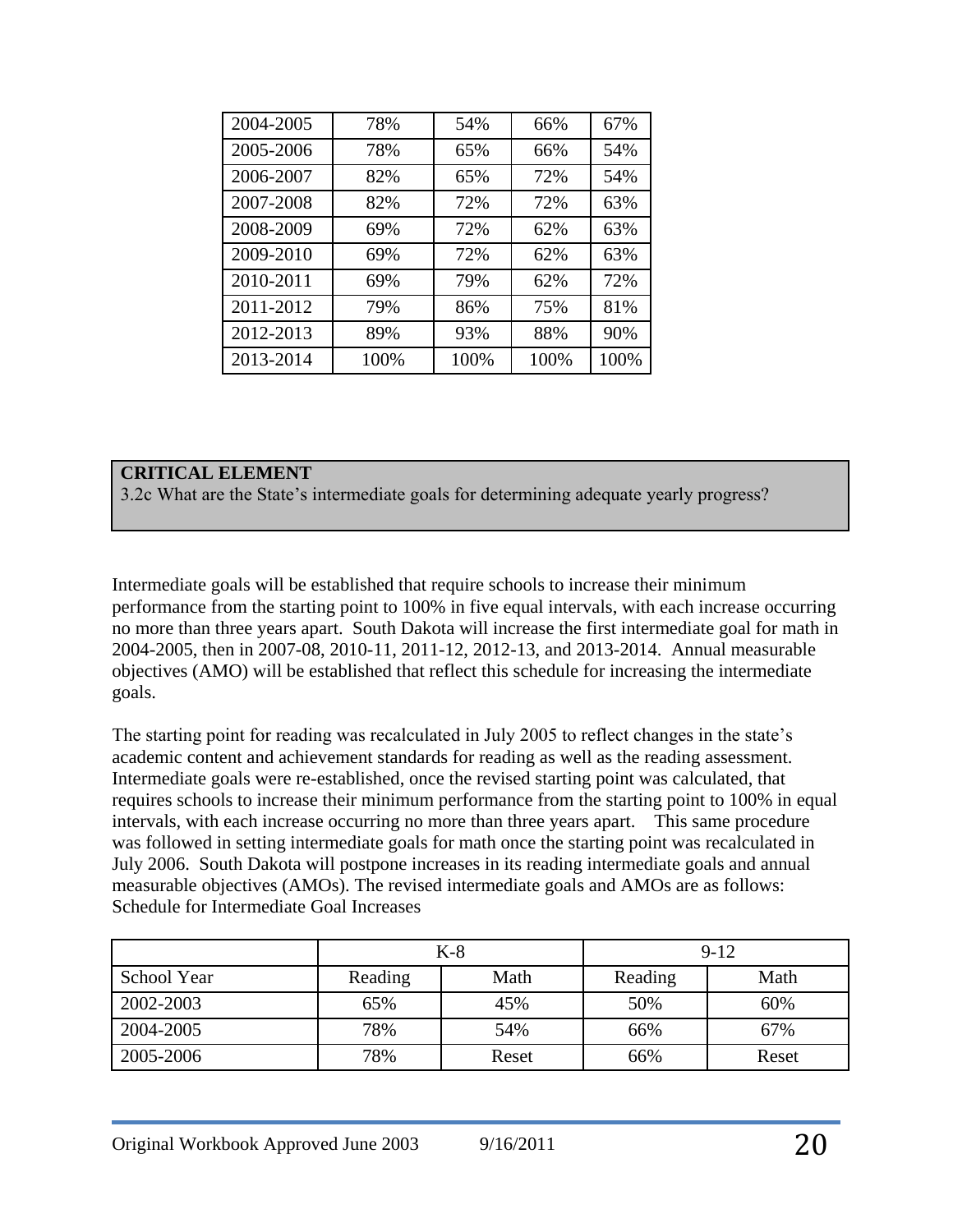| 2006-2007 | Increase    | Same as '06 | Increase    | Same as '06 |
|-----------|-------------|-------------|-------------|-------------|
| 2007-2008 | Same as '07 | Increase    | Same as '07 | Increase    |
| 2008-2009 | Reset       | Same as '08 | Reset       | Same as '08 |
| 2009-2010 | Same as '09 | Same as '08 | Same as '09 | Same as '08 |
| 2010-2011 | Same as '09 | Increase    | Same as '09 | Increase    |
| 2011-2012 | Increase    | Increase    | Increase    | Increase    |
| 2012-2013 | Increase    | Increase    | Increase    | Increase    |
| 2013-2014 | 100%        | 100%        | 100%        | 100%        |

Intermediate Goals for Reading:

|             | $K-8$   | $9 - 12$ |
|-------------|---------|----------|
| School Year | Reading | Reading  |
| 2002-2003   | 65%     | 50%      |
| 2004-2005   | 78%     | 66%      |
| 2006-2007   | 82%     | 72%      |
| 2009-2010   | 69%     | 62%      |
| 2010-2011   | 69%     | 62%      |
| 2011-2012   | 79%     | 75%      |
| 2012-2013   | 89%     | 88%      |
| 2013-2014   | 100%    | 100%     |

Intermediate Goals for Math

|             | $K-8$       | $9-12$             |
|-------------|-------------|--------------------|
| School Year | Mathematics | <b>Mathematics</b> |
| 2002-2003   | 45%         | 60%                |
| 2004-2005   | 54%         | 67%                |
| 2005.2006   | 65%         | 54%                |
| 2007-2008   | 72%         | 63%                |
| 2010-2011   | 79%         | 72%                |
| 2011-2012   | 86%         | 81%                |
| 2012-2013   | 93%         | 90%                |
| 2013-2014   | 100%        | 100%               |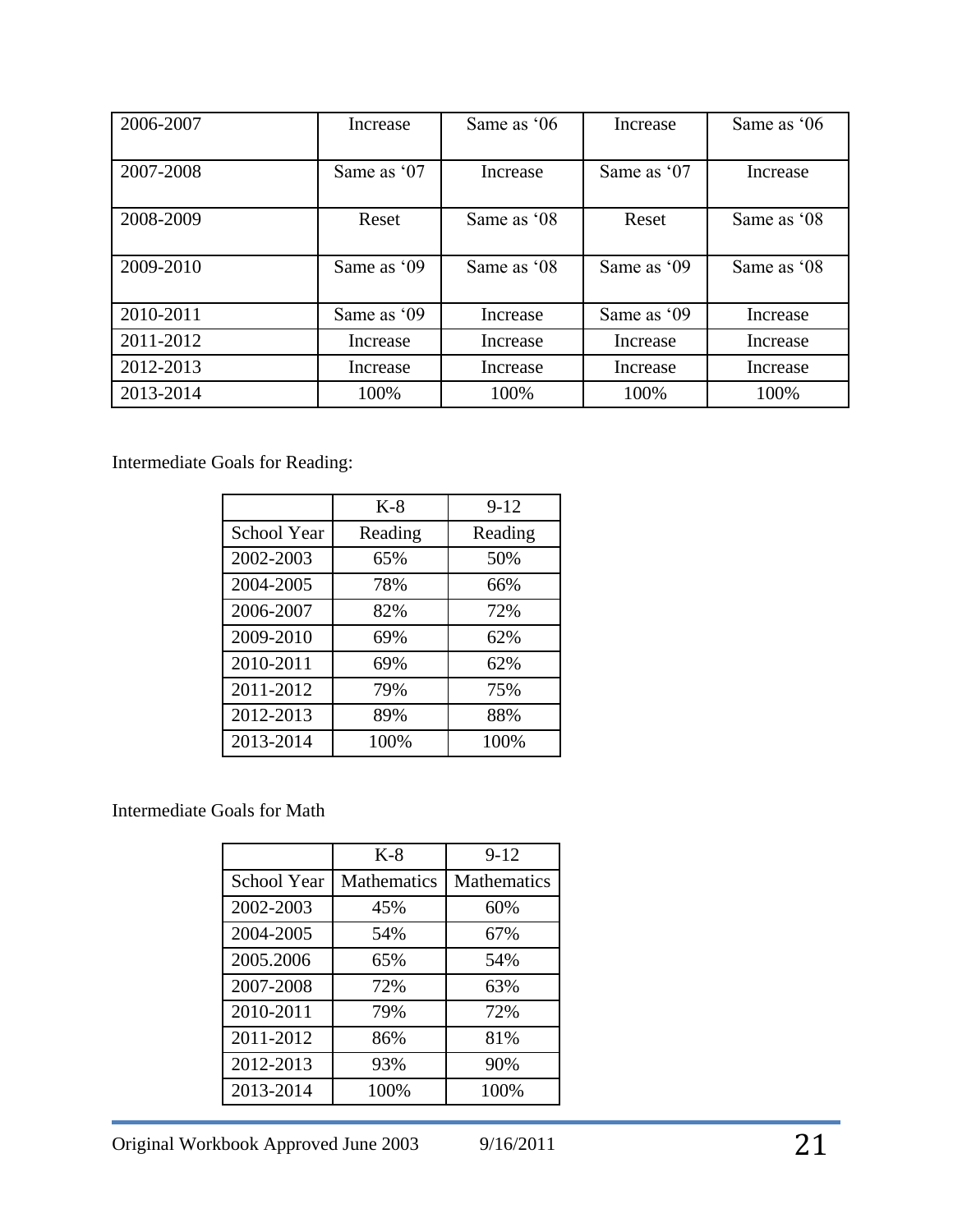### **PRINCIPLE 4. State makes annual decisions about the achievement of all public schools and LEAs.**

# **CRITICAL ELEMENT**

4.1 How does the State Accountability System make an annual determination of whether each public school and LEA in the State made AYP?

A school, district grade span, or student group will be declared to having met AYP if it meets the provisions defined in element 3.2 and have the sum of 25 or more students in the most recent two years in the grades tested.

For schools and districts who have fewer than 25 students in the grades tested in the most recent two years, AYP will be determined by the DOE. DOE will implement a review or "small school audit". This audit will include, but is not limited to, a review of other assessment data that may be available to DOE for this school or district and also a request for additional information that may assist in this review of educational progress.

### **PRINCIPLE 5. All public schools and LEAs are held accountable for the achievement of individual subgroups.**

CRITICAL ELEMENT 5.1 How does the definition of adequate yearly progress include all the required student subgroups?

All decision rules for AYP in math and reading also apply to the defined subgroups:

- All public school students
- Effective with the 10/11 school year, South Dakota will incorporate the seven categories required in the Final Guidance on Maintaining, Collecting and Reporting Racial and Ethnic Data to the US Department of Education into its AYP determinations. The racial/ethnic subgroups will consist of (1) Hispanic/Latino of any race, (2) American Indian or Alaska Native, (3) Asian, (4) Black or African American, (5) Native Hawaiian or Other Pacific Islander, (6) White, and (7) Two or more races.
- Students with free or reduced lunch status are the basis for determining the subgroup of economically disadvantaged.
- Students identified through the State's required test of Limited English Proficiency are identified for the ELL subgroup.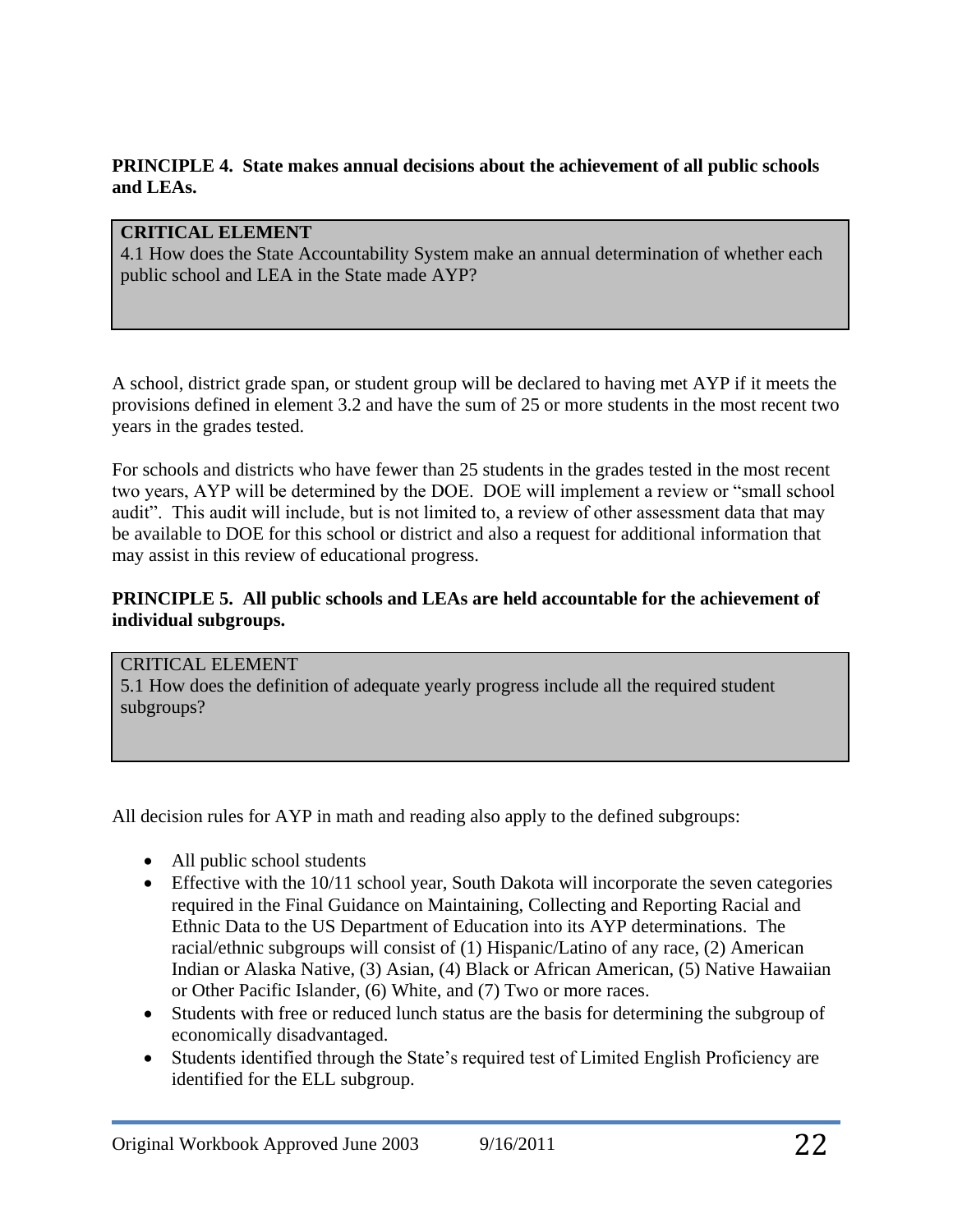Students qualifying for an IEP are categorized under the students with disabilities subgroup.

|                                                           | Reading                                    |                       |                                            | Mathematics           |  |  |
|-----------------------------------------------------------|--------------------------------------------|-----------------------|--------------------------------------------|-----------------------|--|--|
|                                                           | Performance<br>(Status and<br>Improvement) | Participation<br>Rate | Performance<br>(Status and<br>Improvement) | Participation<br>Rate |  |  |
| All students                                              |                                            |                       |                                            |                       |  |  |
| Hispanic/Latino<br>of any race                            |                                            |                       |                                            |                       |  |  |
| American<br>Indian or<br>Alaska Native                    |                                            |                       |                                            |                       |  |  |
| Asian                                                     |                                            |                       |                                            |                       |  |  |
| <b>Black or</b><br>African<br>American                    |                                            |                       |                                            |                       |  |  |
| Native<br>Hawaiian or<br><b>Other Pacific</b><br>Islander |                                            |                       |                                            |                       |  |  |
| White                                                     |                                            |                       |                                            |                       |  |  |
| Two or more<br>races                                      |                                            |                       |                                            |                       |  |  |
| Economically<br>Disadvantaged                             |                                            |                       |                                            |                       |  |  |
| Students with<br><b>Disabilities</b>                      |                                            |                       |                                            |                       |  |  |
| <b>ELL Students</b>                                       |                                            |                       |                                            |                       |  |  |

The following table indicates the areas in which subgroups are held accountable: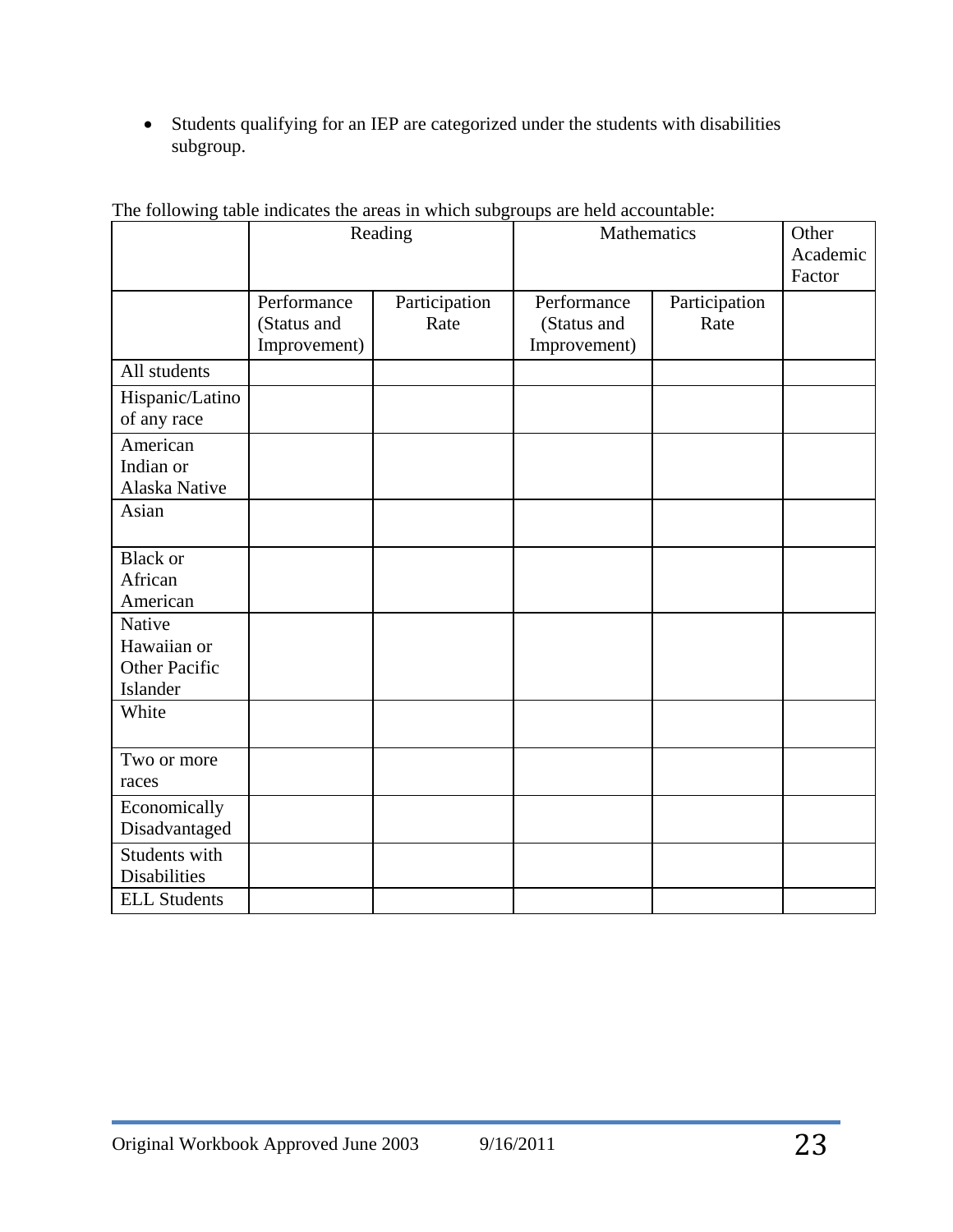# **CRITICAL ELEMENT**

5.2 How are public schools and LEAs held accountable for the progress of student subgroups in the determination of adequate yearly progress?

The same tests that are applied to the school and district grade spans as a whole are applied to each subgroup in the school and district to determine if each meets AYP. An overall confidence interval of 99% is used to increase the reliability of these tests. Using the statewide student information system, we are able to match student data with test results and calculate results for all required subgroups.

#### CRITICAL ELEMENT 5.3 How are students with disabilities included in the State's definition of adequate yearly progress?

All students with disabilities participate in the statewide assessment program either by taking the Dakota STEP or by taking the South Dakota alternate assessment entitled Dakota STEP-A.

Test scores of students with disabilities who are assessed using the Dakota STEP are included in the assessment data for the grade in which the student is enrolled for purposes of calculating adequate yearly progress (AYP). If a student failed to take the test in 11 grade due to district policies for grade promotion, the student must take the test in  $12^{th}$  grade. The student scores are For counted at the school and district for AYP purposes. Students included in the December  $1^{st}$  child count and enrolled in special education through the end of the testing window are included in the students with disabilities subgroup.

A small number of students take the alternate assessment. The Dakota STEP-A is based on extended content standards and alternate academic achievement standards, both aligned to the State's academic content standards, assessing student performance in reading and mathematics. The alternate assessment is available for students in grades 3 through 8 and 11 and is used for accountability purposes, consistent with the State's standards and assessment plan.

Alternate academic achievement standards for students with significant cognitive disabilities were reset for mathematics for the 2005-06 school year and for reading in 2008-09 as cut scores were determined to align with the revised Extended Academic Content Standards and achievement descriptors and the revised Alternate Assessment. Performance of students with significant cognitive disabilities on the Alternate Assessment was used in the determination of adequate yearly progress for the 2005-06 school year. The alternate academic achievement standards are aligned with South Dakota's academic content standards; promote access to the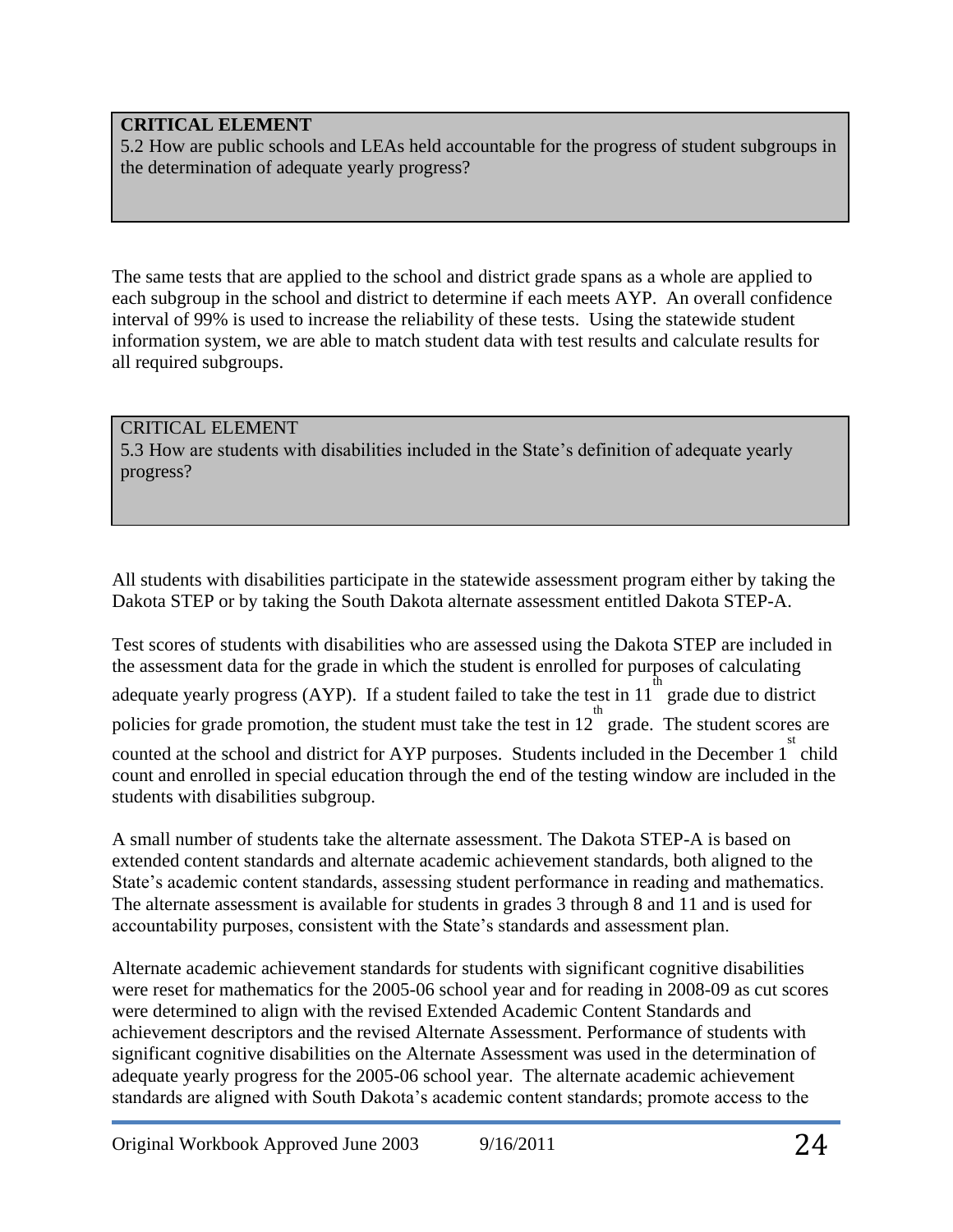general curriculum for such students; and reflect professional judgment of the highest learning standards possible for students with significant cognitive disabilities.

For purposes of determining adequate yearly progress, the state uses the Dakota STEP-A to evaluate the performance of students with the most significant cognitive disabilities and give equal weight to "proficient" and "advanced" performance based on the alternate academic achievement standards in calculating student group, school, district grade span, and state AYP. The number of "proficient" and "advanced" scores based on the alternate academic achievement standards will not exceed 1% of all students in the grades tested at the State and district level. All districts are held to the 1% cap except for the following exceptions:

- Districts with 200 or fewer students eligible for testing (enrolled in grades assessed) would be able to count as proficient up to 2 scores of students who score proficient on an alternate assessment aligned to extended content and alternate academic achievement standards.

- The group of districts with more than 200 students eligible for testing are held to an overall 1% cap on the number of scores of students who score proficient on an alternate assessment aligned to extended content and alternate academic achievement standards as proficient unless they apply and are approved for an exception to the cap.

Any scores that exceed the percentage limitation and for whom no exception is granted are counted as non-proficient for accountability purposes.

### Former Students with Disabilities

South Dakota takes advantage of the flexibility offered by USDOE allowing the state to include former students with disabilities as part of that subgroup for two years in determining if the subgroup made AYP, including the status score, confidence interval, safe harbor, and two –year

averaging for reading and math. A student whose IEP has been terminated by the December 1<sup>st</sup> Child Count will be considered as a former student with disabilities. The former students would be included in the determining AYP for the students with disabilities subgroup for a maximum of two test administrations.

# CRITICAL ELEMENT

5.4 How are students with limited English proficiency included in the State's definition of adequate yearly progress?

A student is identified as limited English proficient (ELL) when the student meets the criteria for ELL as established by the federal definition for ELL and by the administration of the test used to identify ELL students in South Dakota. South Dakota joined the WIDA (World Class Instructional Design and Assessment) Consortium beginning with the 2008-09 school year and the W-APT (WIDA-ACCESS Placement Test™) is used to identify students as ELL.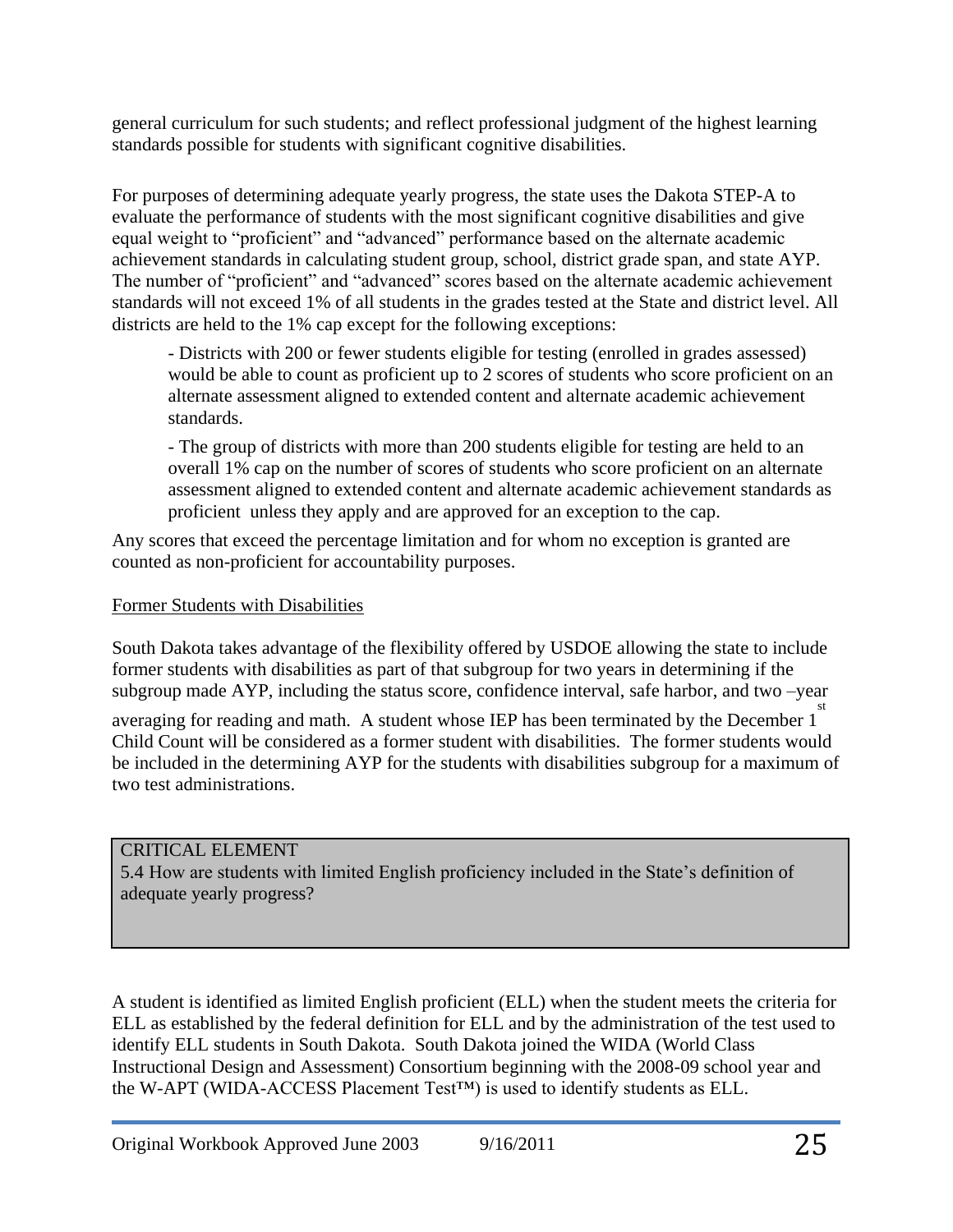The state has adopted the ACCESS (Assessing Comprehension and Communication in English State-to-State for English Language Learners) test as the state's annual English language proficiency assessment. ELL students who attain a 4.8 on the overall composite score of the ACCESS English language proficiency assessment and a minimum of 4.0 on both the reading and writing sections of the test are considered proficient and are no longer considered active ELL students.

All students identified as ELL participate in all statewide assessment programs with accommodations as necessary. The State does not provide a native or first language version of any state mandated assessment instruments. An alternate assessment for ELL students is not available. Flexibility is provided for those who are in their first 12 months of enrollment in a U.S. school as indicated below.

# First Year in Country

ELL students in their first 12 months of enrollment in a school in the United States are provided some flexibility in testing. The flexibility is offered during one calendar year, effective on the first day of enrollment in a school in the US. These provisions may only be applied to one test administration.

- ELL students in their first year enrolled in a school in the U.S. are not required to take the reading test, if that student has participated in the state mandated, annual test of English language proficiency, ACCESS. Participation in the ACCESS test constitutes participation in reading for purposes of determining AYP. Students who enroll for the first time in a school in the U.S. after the testing window for the ACCESS test has ended in South Dakota meets participation requirements for reading through the completion of the ELL eligibility assessment (W-APT).
- ELL students in their first year enrolled in a school in the U.S. are required to take the state's mathematics test, indicating participation for AYP determination. The results of the math test for ELL students in their first year of enrollment in a U.S. school are not included in the determination of AYP for the school, district, or state, even if the student meets the requirements of attendance for a full academic year.
- The English language proficiency test, ACCESS, is administered annually, prior to the administration of Dakota STEP statewide assessment. Results of that assessment are reported to the district and State by the contractor and used to determine participation in the reading assessment in determining AYP status for the ELL subgroup, school, district grade span, and the state.

# Former ELL Students

South Dakota takes advantage of the flexibility offered by USDOE, which allows the state to include these former ELL students as part of that subgroup for two years after reaching proficiency in determining if the subgroup made AYP, including the status score, confidence interval, safe harbor, and two –year averaging for reading and math.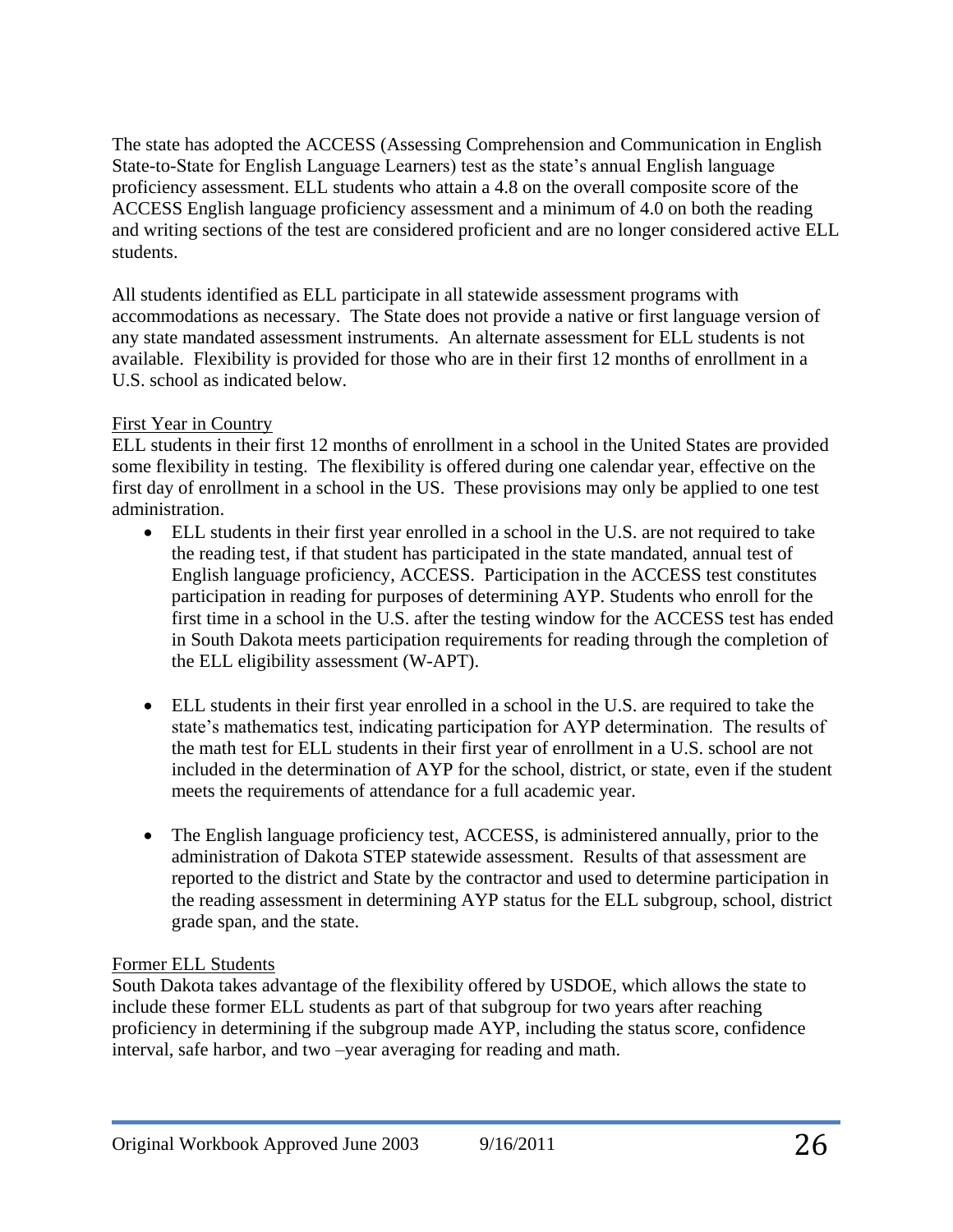### CRITICAL ELEMENT

5.5 What is the State's definition of the minimum number of students in a subgroup required for reporting purposes? For accountability purposes?

Minimum Size for Reporting purposes: For reporting purposes South Dakota employs a minimum size of 10 for all subgroups. This minimum-n enables the state's reports to maintain individual student confidentiality, in accordance with federal FERPA privacy requirements.

Minimum Size for Accountability Purposes

For AYP calculations, the "All Student" group is held accountable at the school and district levels, regardless of size. South Dakota uses a confidence interval combined with a minimum n of 25 for all subgroups. This allows schools of all sizes to be included in the accountability system with reasonable reliability.

### CRITICAL ELEMENT

5.6 How does the State Accountability System protect the privacy of students when reporting results and when determining AYP?

The state maintains the privacy of students by using a minimum number of 10 when reporting results, including subgroups. A minimum number of 25 is used when determining AYP.

### **PRINCIPLE 6. State definition of AYP is based primarily on the State's academic assessments.**

# CRITICAL ELEMENT

6.1 How is the State's definition of adequate yearly progress based primarily on academic assessments?

South Dakota includes two academic content areas in its school and district accountability system: reading and mathematics.

The state's assessment, Dakota STEP, is aligned to the state content standards in reading and math. The state assessment is administered to every student enrolled in grades 3-8 and 11. An alternate assessment, Dakota STEP-A, is available for students with significant cognitive disabilities.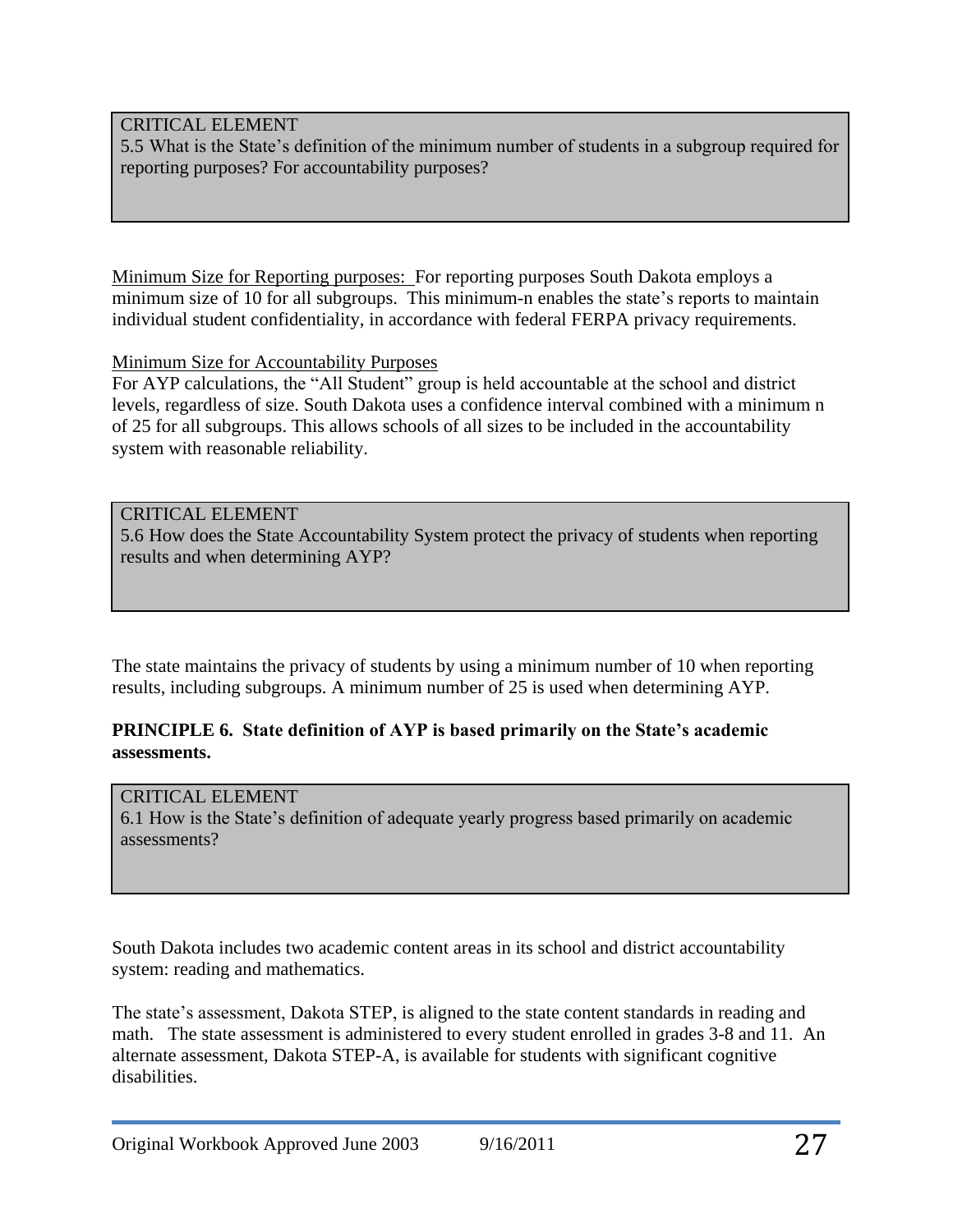Adequate yearly progress is determined for the State, and for each district grade span and school, including all student groups. Annual measurable objectives and intermediate goals have been determined as specified in regulation.

Dakota STEP and Dakota STEP-A test data are used to determine the percentage of students proficient and advanced for each school, district grade span, or student group.

**PRINCIPLE 7. State definition of AYP includes graduation rates for public high schools and an additional indicator selected by the State for public middle and public elementary schools (such as attendance rates).** 

# CRITICAL ELEMENT

7.1 What is the State definition for the public high school graduation rate?

# Methodology for Calculating Graduation Rate:

Effective with the 10/11 school year, SD will calculate its graduation rate according to the Title I 4 Year Adjusted Cohort methodology. This is defined as the number of students who graduate in 4 years with a regular high school diploma divided by the number of students who form the adjusted cohort for that graduating class.

The formula to be utilized is listed below with an example provided for the 2010/11 school year . This calculation is based on 34 CFR Part 200 effective November 28, 2008.

# **Example of the Four-Year Adjusted Cohort Rate for the 2010/11 school year**

Numerator = Number of cohort members who graduate in four years with a regular high school diploma

Denominator = Number of first-time ninth graders in fall 2007 (starting cohort year), plus students who transfer into, minus students who are removed from the cohort during the school years 2007/08, 2008/09, 2009/10 and 2010/11.

This rate is reported and used for purposes of determining AYP for all students, in the aggregate, and reported for the disaggregated subgroups provided these student subgroups meet the minimum "n" size of 25. Student subgroups of less than 10 students are not reported for confidentiality purposes. Subgroup status for students is determined on the last day of the testing window (for those student group inclusion that may change: ELL, eligibility for free or reduced lunch, or migrant status).

\*\*A student who takes longer than four years to graduate with a regular high school diploma:

Must be included in the denominator of the four-year graduation rate, but may not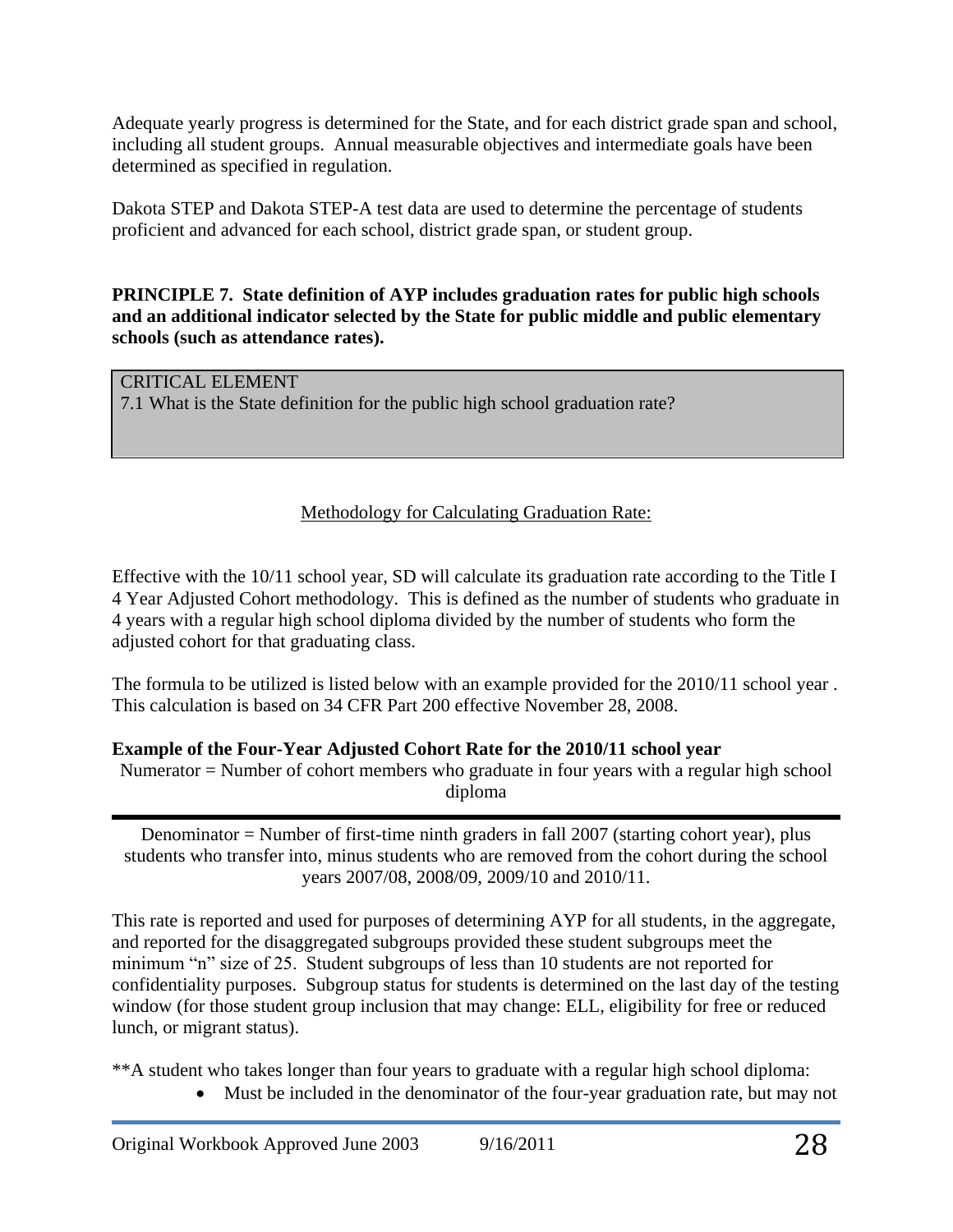be included in the numerator.

 May not be removed from the cohort in the four-year graduation rate (I.E., cohort reassignment is not permitted).

To remove a student from a cohort, a school or LEA must confirm in writing that the student:

- Transferred out
	- o Documentation must consist of official written notice that the student is enrolled in another school or an educational program which culminated in the award of a regular high school diploma.
	- o Examples of official written documentation include:
		- Evidence of transfer recorded in the state's data system
		- Request for records from the receiving high school
		- An approved application for home schooling
		- Letter from an official in the receiving high school acknowledging the student's enrollment
	- o A student who is retained in a grade, enrolls in a General Educational Development (GED) program, or leaves school for any other reason may not be counted as having transferred out for the purpose of calculating graduation rate and must remain in the adjusted cohort.
- Emigrated to another country
	- $\circ$  A school or LEA must confirm in writing that a student has emigrated to another country but it does not need to be official documentation.
	- o Example of written confirmation might include:
		- Memo to the student's file based on a phone conversation with a parent stating that the student is leaving the country.
- Died
	- $\circ$  A school or LEA must confirm in writing that a student has passed away but it does not need to be official documentation.
	- o Examples of written confirmation might include:
		- An obituary
		- **Letter from a parent**

# Definition of Terms (based on USED Non-Regulatory Guidance dated December 22, 2008):

- "First time  $9<sup>th</sup>$  grade cohort" means the year in which the student initially entered the  $9<sup>th</sup>$ grade.
- "Adjusted Cohort" means a group of students who begin as first-time ninth graders in a particular school year and then adjust this group by adding in any students who transfer into the cohort in grades 9 through 12 and subtracting out any students who transfer,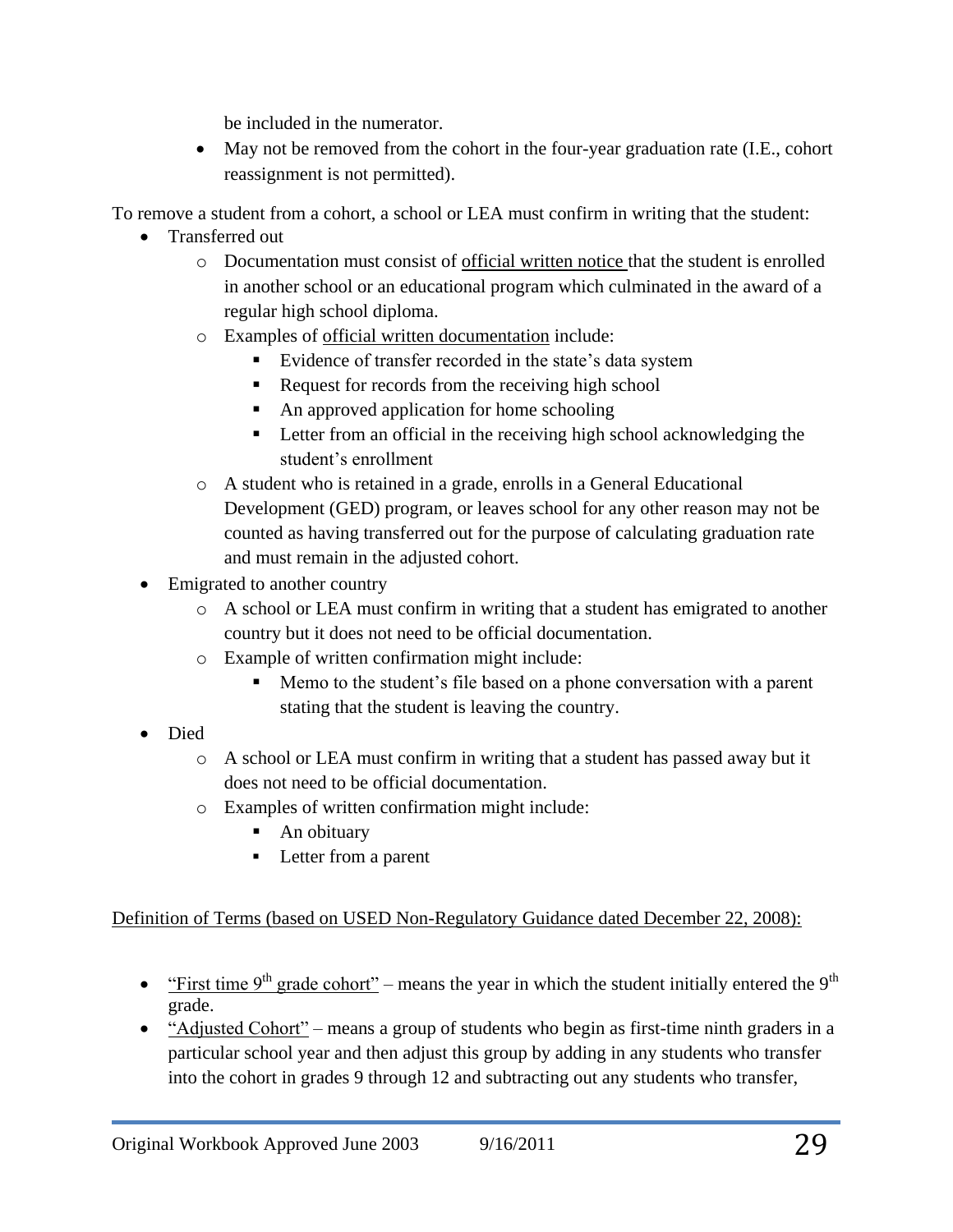emigrate or die.

- "Students who transfer into the cohort" means the students who enroll after the beginning of the entering cohort's first year in high school, up to and including in grade 12.
- "Students who graduate in four years" means students who earn a regular high school diploma at the conclusion of the fourth year, before the conclusion of their fourth year or during the summer session immediately following their fourth year.
- "Regular High School Diploma" means a standard high school diploma that is fully aligned with the state's academic content standards. Does not include a credential from a General Education Development (GED) program, certificate of attendance, or another alternative award.

Newly enrolled students who subsequently drop are counted in the calculation as a drop for the serving school and district if they were enrolled in the serving district for 15 or more consecutive school days. If the newly enrolled student has been in a school less than 15 days, the drop is counted at the state level only.

A school and district grade span that includes grade 12 is expected to meet or exceed the State's graduation rate of 80%. A school and district grade span will make AYP for the other indicator if the school meets or exceeds the 80% graduation rate threshold or improves its graduation rate by at least two percentage points over the previous year. South Dakota will revise its graduation rate targets. The 80% target will increase at a rate of 1.5% per year until reaching the state's graduation goal of 85%

| Mean                      | 92.84    |     |
|---------------------------|----------|-----|
| Median                    | 95.23    |     |
| Mode                      | 100      |     |
| <b>Standard Deviation</b> | 9.67     |     |
| Minimum                   | 11.11    |     |
| Maximum                   | 100      |     |
| Sum                       | 14111.83 |     |
| Count                     | 152      |     |
| 1 Standard Deviation      | 83.17    | 80% |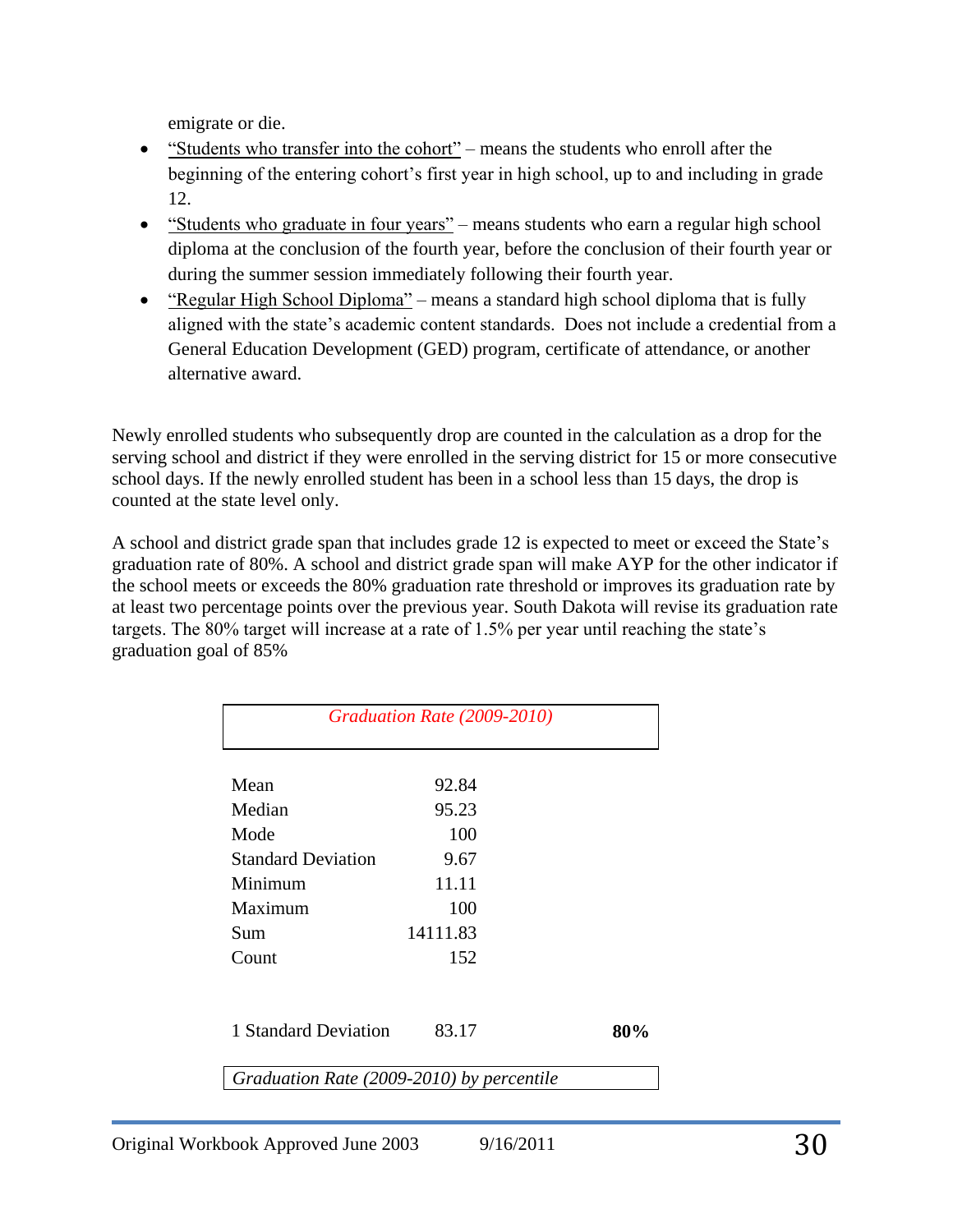| $10th$ percentile | 84.31%  |
|-------------------|---------|
| $50th$ percentile | 95.23%  |
| $90th$ percentile | 100.00% |

#### CRITICAL ELEMENT

7.2 What is the State's additional academic indicator for public elementary schools for the definition of AYP? For public middle schools for the definition of AYP?

South Dakota uses attendance rate as its additional academic indicator for elementary and middle schools and district grade spans K-5 and 6-8.

### **Methodology for Calculation of Attendance Rate (reported as a percentage):**

Numerator = Days of Attendance

------------------------------------------------------------------- Denominator = Days of Membership

This rate is reported and utilized for purposes of determining AYP for all students, in the aggregate, and reported for the disaggregated groups provided these student groups meet the minimum "n" size of 25. Student groups of less than 10 students are not reported for confidentiality purposes. Subgroup status for students is determined on the last day of the testing window.

Elementary and middle schools and district grade spans K-5 and 6-8 must meet or exceed the state's minimum attendance rate of 94% or improve its attendance rate over the previous year. This rate was calculated based on a statistical review of district attendance rate data from the 2002-2003 school year. As per the data analysis included below, a rate of 94% represents 2 standard deviations from the mean.

| District Attendance Rates (2002-2003) |            |  |
|---------------------------------------|------------|--|
|                                       |            |  |
| Mean                                  | 97.0133824 |  |
| Median                                | 97.0291877 |  |
| Mode                                  | 100        |  |
| <b>Standard Deviation</b>             | 1.63745061 |  |
| Range                                 | 10.3148139 |  |
| Minimum                               | 89.6851861 |  |
| Maximum                               | 100        |  |
| Sum                                   | 16492.275  |  |
| Count                                 | 170        |  |
| Confidence Level (95.0%)              | 0.24792066 |  |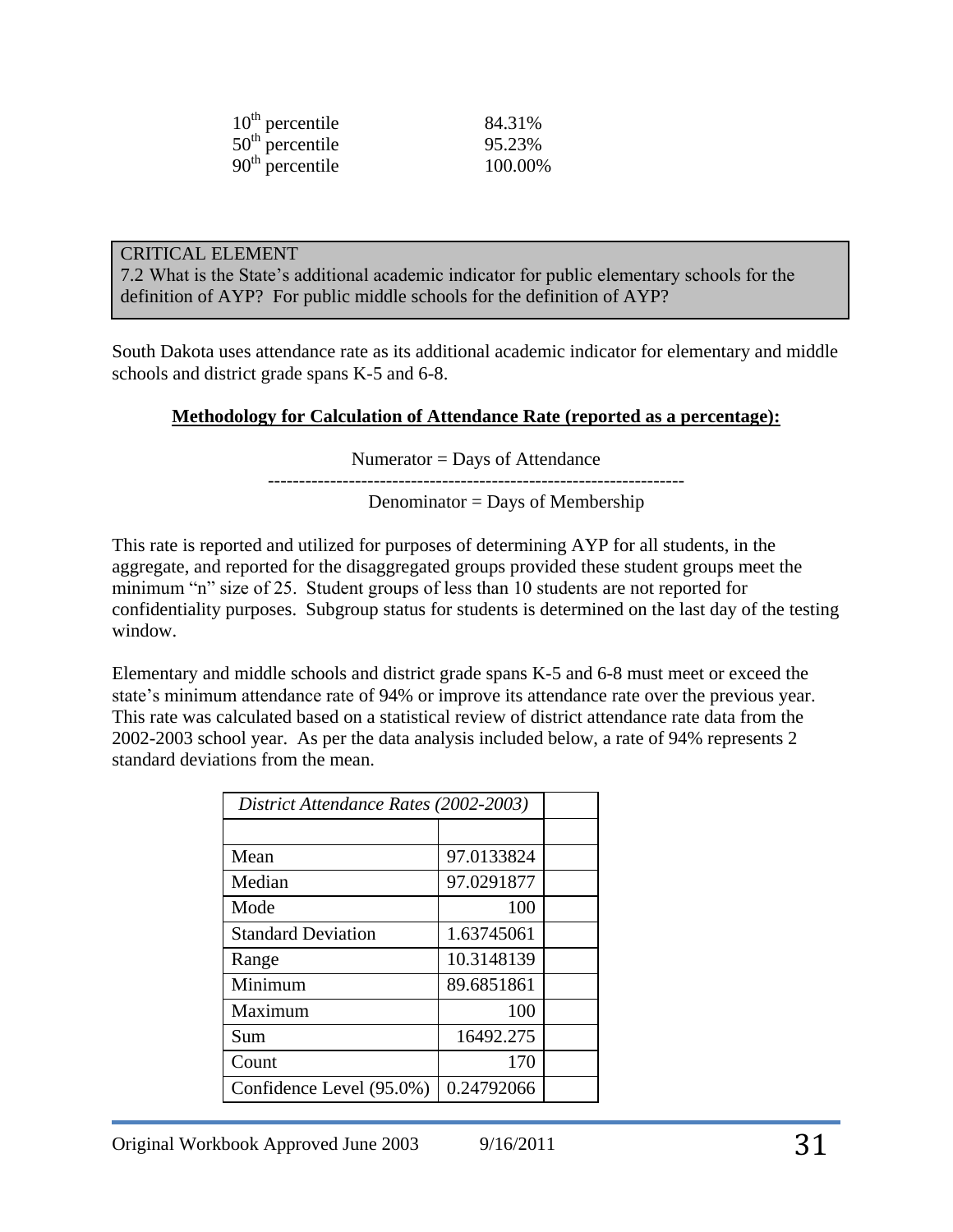2 Standard Deviation 93.7384812 **94%**

CRITICAL ELEMENT 7.3 Are the State's academic indicators valid and reliable?

The State of South Dakota collects student data through a statewide student information system, which has greatly enhanced the reliability of data reporting. South Dakota's graduation rate calculation complies with national standards and both the graduation and attendance rates are subject to audit and verification at the state level.

The graduation rate calculation is consistent with the methodology based upon 34 CFR Part 200 effective Nov. 20, 2008.

The South Dakota Department of Education reviews data submitted by school districts relative to the graduation and attendance rates and identifies figures that represent substantial change from past performance. The South Dakota Department of Education engages individual school districts in verifying data that represents substantial change from past performance.

### **PRINCIPLE 8. AYP is based on reading/language arts and mathematics achievement objectives.**

### CRITICAL ELEMENT

8.1 Does the state measure achievement in reading/language arts and mathematics separately for determining AYP?

The Adequate Yearly Progress (AYP) calculation separately examines the percent of students proficient and advanced in reading and mathematics, as well as the rates of participation in reading and mathematics. In determining whether each subgroup, school, and district grade span, as well as each State grade span meets the annual measurable objectives, South Dakota will calculate – separately for reading and for mathematics – the percent of the students tested who achieve the proficient level or higher, examine participation rates, implement a uniform averaging procedure, and employ the safe harbor provision.

South Dakota established separate reading and mathematics statewide annual measurable objectives for elementary/middle and high school grade spans which identify a minimum percentage of students that must meet the proficient level of academic achievement. The reading and mathematics annual measurable objectives are applied to each school building and school district grade span, as well as to each subgroup at the school, district grade spans, and state grade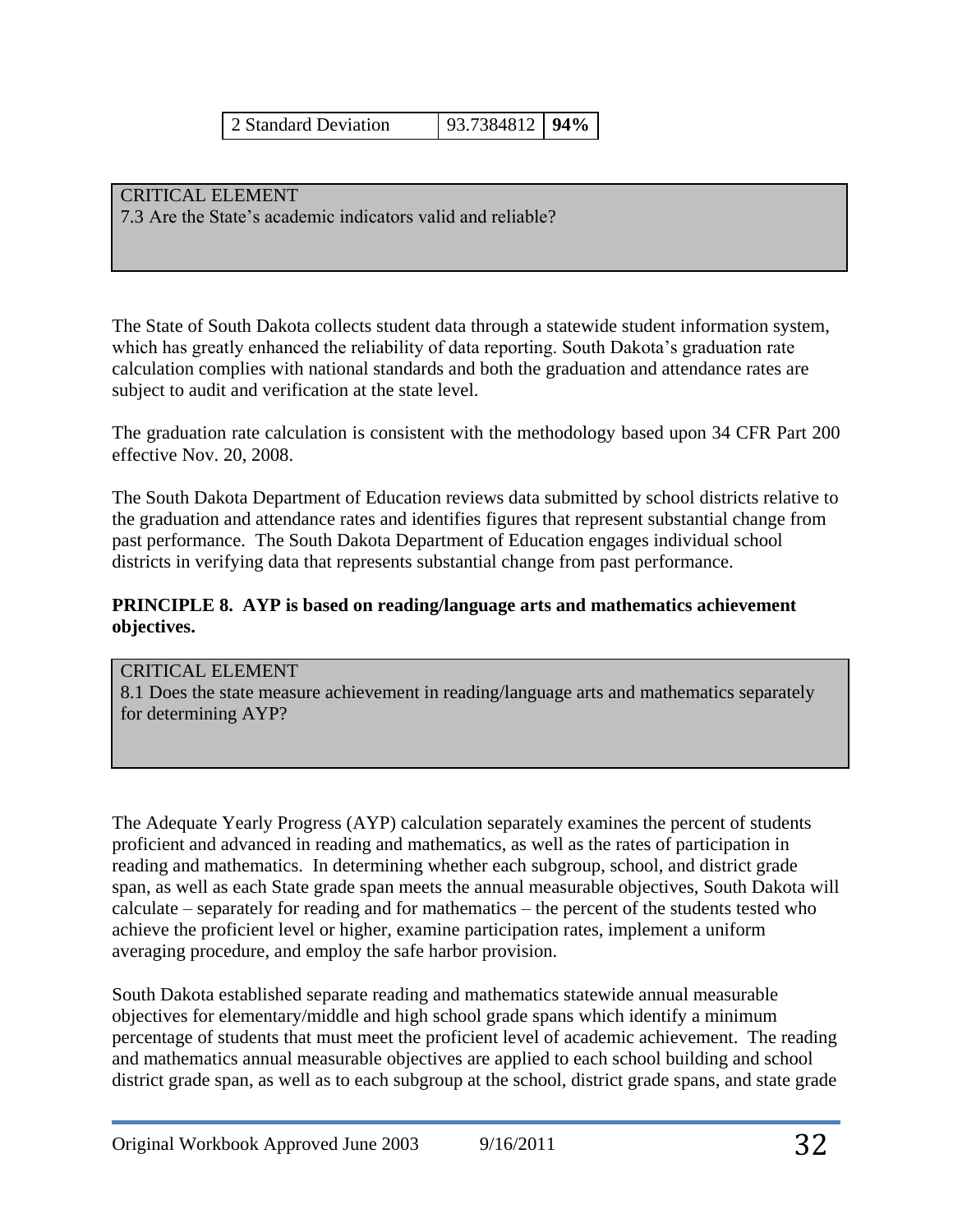spans to determine AYP status.

# **School Level Improvement Status**

Two consecutive years of failing to make AYP in the same content area is the basis for identifying schools for reading or math improvement. Two consecutive years of failing to make AYP on the other academic indicator (attendance or graduation rate) puts a school into improvement status for the other academic indicator category.

Two consecutive years of making AYP in the same content area is necessary to be removed from the list of schools identified for improvement in reading or math. In addition, two consecutive years of making AYP in the other academic indicator removes a school from improvement status for that indicator.

# **District Level Improvement Status**

District AYP is determined annually for districts as outlined in Element 3.2. A district is identified for improvement status only if all grade spans, elementary (grades 3-5), middle (grades 6-8), and high school (grades 9-12) fail to make AYP for two consecutive years in the same subject or other academic indicator. However, if at least one of the grade spans makes AYP, the district is not identified for improvement. AYP for each grade span is calculated by considering the percent of students proficient and advanced for the grade span compared to the established AMO for that grade span. Confidence interval, minimum N size, Safe Harbor, and 2 year averaging provisions stated in Element 3.2 also applies to this calculation.

A district identified for improvement status is removed from that status if the district makes AYP for 2 consecutive years in the same subject or category for which it was identified as needing improvement.

# **PRINCIPLE 9. State Accountability System is statistically valid and reliable.**

# CRITICAL ELEMENT

9.1 How do AYP determinations meet the State's standard for acceptable reliability?

South Dakota's school and district accountability system has two main features to allow reliable and valid accountability decisions to be made while including as many subgroups as possible.

 First, we use a confidence interval approach to ensure decisions are acceptably reliable. When using a statistical test, one must specify the null hypothesis and the "confidence" level," or amount of acceptable error. South Dakota's assumption (null hypothesis) will be that the school did make AYP. South Dakota's confidence level for the overall judgment about schools is 99%.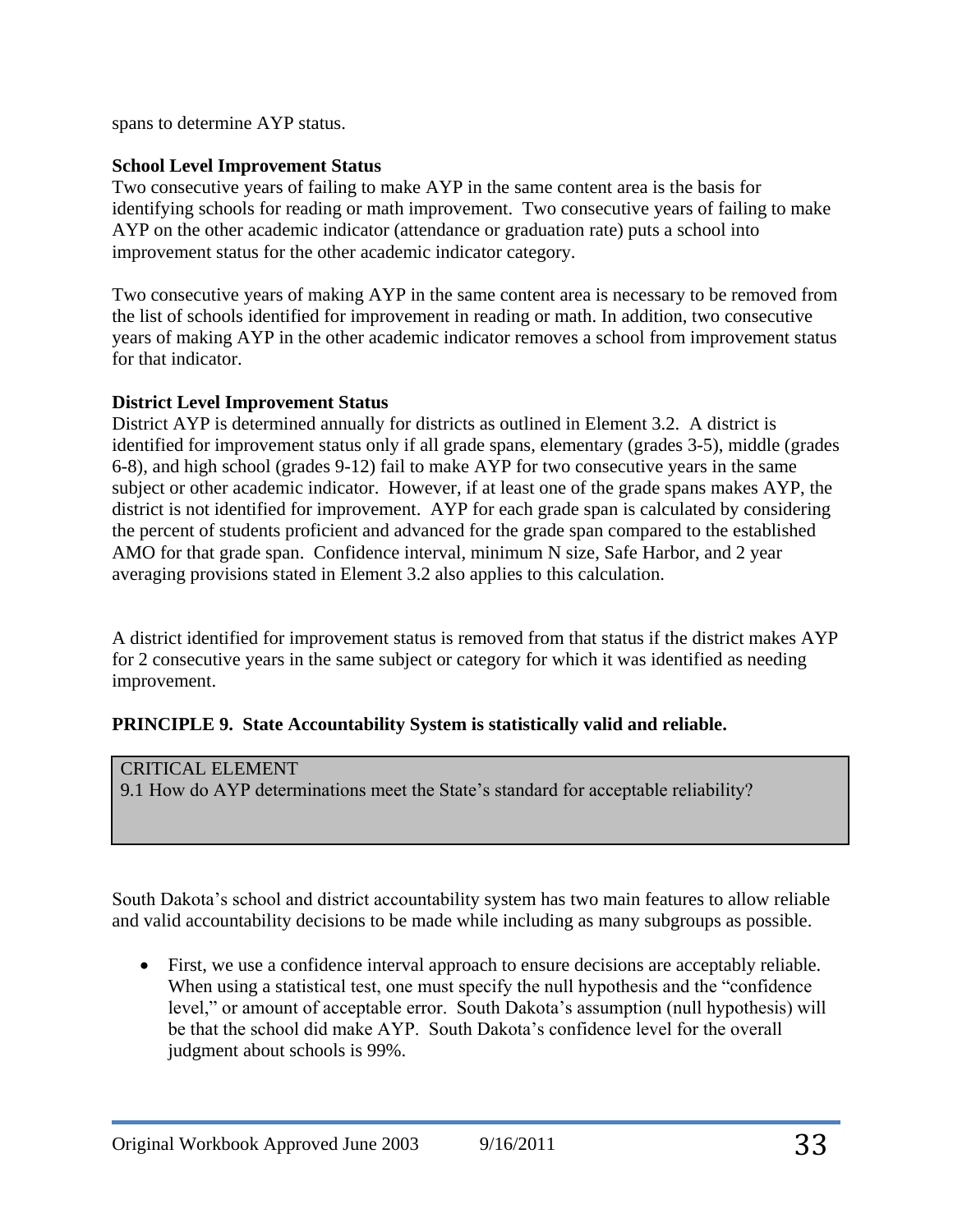• Second, South Dakota uses a minimum "n" of 25 for accountability. South Dakota tests every student in grades 3-8 and 11, and combines the results over two years, so that only extremely small schools require a small school audit. The use of a confidence interval makes possible this low minimum "n", which is a statistically valid way to include subgroups in the state.

CRITICAL ELEMENT 9.2 What is the State's process for making valid AYP determinations?

The State requests that schools and districts examine their Dakota STEP and Dakota STEP-A data and analyze it for accuracy in order to validate (or challenge) the AYP decisions made by the state. In addition, the State conducts validity analyses regarding which schools are or are not identified as meeting AYP, common characteristics, and so on, as the data becomes available.

South Dakota's appeal process is consistent with the requirements of NCLB with regard to submission of evidence and timelines.

Districts and schools identified for school improvement are given an opportunity to review the assessment data (Dakota STEP and Dakota STEP-A). If the district or school believes that such identification for school improvement is in error for statistical or other substantive reasons, a district or school may provide evidence to the DOE to support such belief. A district or school may challenge the data and its analysis only, not the assessment or accountability system. If the district or school believes this identification is in error, the district must submit a letter stating such to the Department of Education. This letter must be postmarked no later than 10 business days after receiving notification of school improvement status.

Districts that submit a letter within the allowed time frame are given the opportunity to discuss their status with DOE officials and are required to submit evidence to support their claim. A district or school will be formally notified of any change in their status after consideration of the district's request. The state shall have 30 calendar days to respond to all district appeals with a final determination.

### CRITICAL ELEMENT

9.3 How has the State planned for incorporating into its definition of AYP anticipated changes in assessments?

If a district or school undergoes any change with grade span or physical building, the district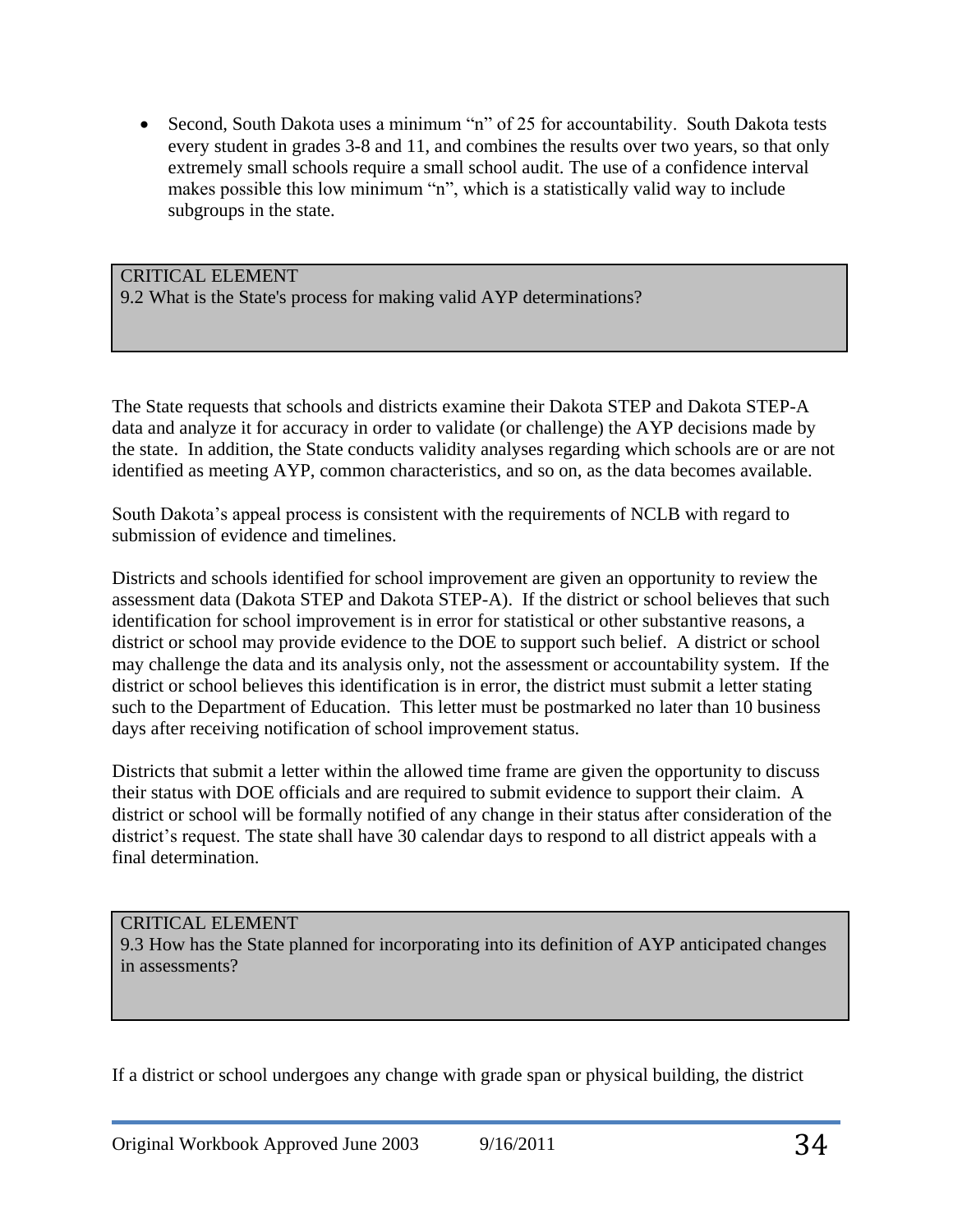must submit a request to DOE no later than April  $15^{th}$  explaining the reasons for the change in their status. DOE will approve or disapprove the proposed change.

Students attending public schools that are in their first year of operation are included at the school, district, and state levels in determining AYP.

When school boundaries are dramatically altered within a large school district (a district with 2 or more schools per grade span), prior AYP status for the school(s) involved will be void. Dramatically altered is defined to mean at least 50% of the student population of the school building – or – grade spans tested in that building has been removed and replaced with students from another school within the district. The first year of the newly restructured school will become its first AYP status. It is the responsibility of district administration to inform DOE that such changes have taken place prior to April  $15^{th}$  of each year.

In a case where two or more districts consolidate, prior AYP status for all districts and schools involved will be void. The newly formed district and its schools will obtain its first AYP status based upon assessment results of its first full year of operation.

As South Dakota revises its academic standards and assessments system, the department will adjust the starting points and AMOs as described in elements 3.2a, b, and c, maintaining the timeline for all students to reach proficiency by 2013-14.

### **PRINCIPLE 10. In order for a public school or LEA to make AYP, the State ensures that it assessed at least 95% of the students enrolled in each subgroup.**

### CRITICAL ELEMENT

10.1 What is the State's method for calculating participation rates in the State assessments for use in AYP determinations?

All students are required by state law to take the Dakota STEP in grades 3-8 and grade 11. It is the district's responsibility to ensure that all students enrolled in their district take the Dakota STEP or the Dakota STEP-A. If a student fails to take the test in  $11^{th}$  grade due to district policies for grade promotion, the student must take the test in  $12^{th}$  grade. Students in the  $11^{th}$ grade who turn 21 years of age during the school fiscal year are required to take the test. The student scores will be counted at the school and district for AYP purposes.

In order for a student to count as a participant in state assessments, the student must make an attempt to take the test. The department's definition of "attempt" requires the student to complete at least one item per subject in the reading, mathematics, and science assessments.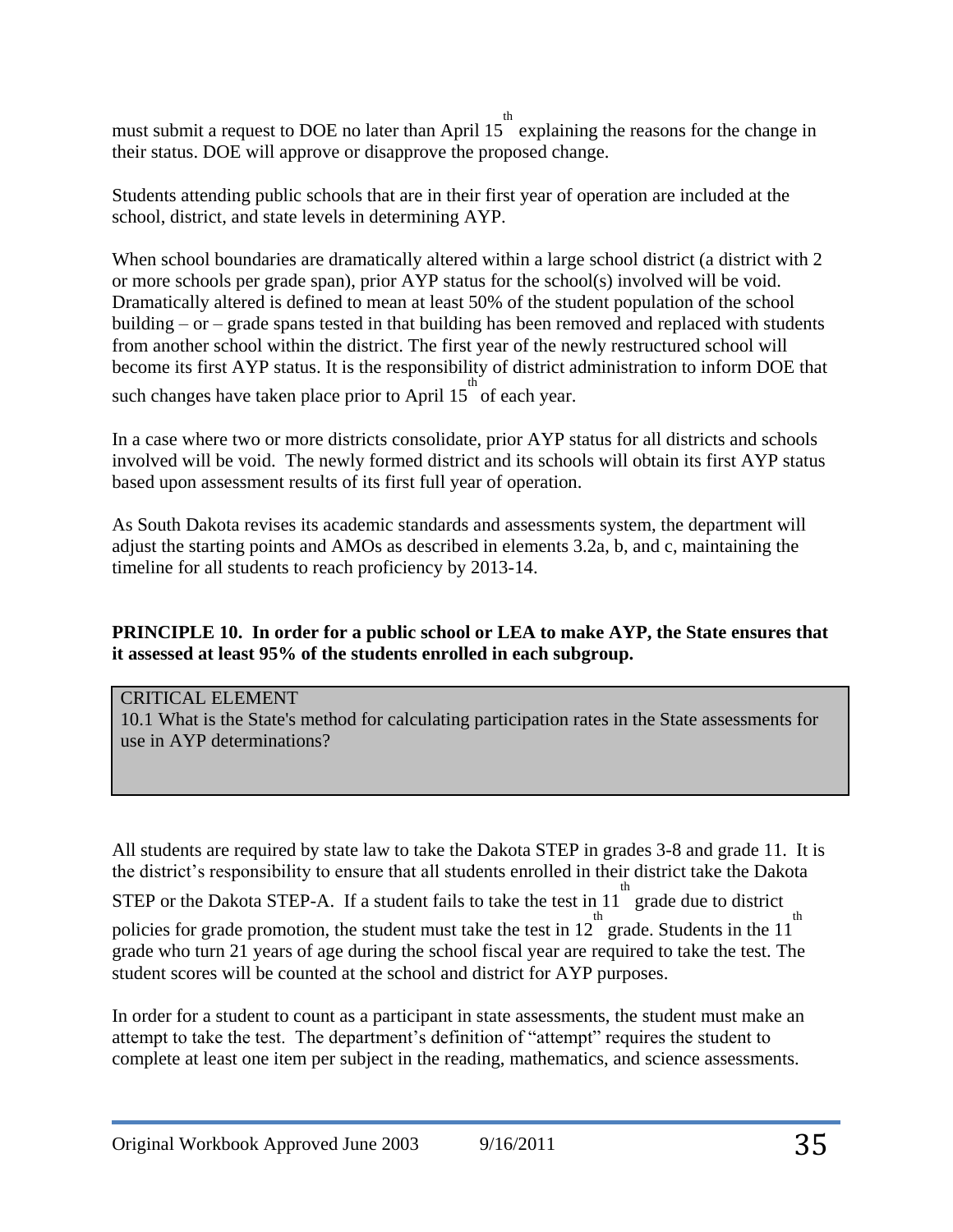A minimum of 95% participation on the assessment is required for a school to make AYP. The requirement of 95% participation is determined based on one of the following calculations:

# Current Year Determination:

- 95% participation rate is calculated using 95% of the total enrollment of the population of grades eligible at the end of the testing window in the current year.
- If a school has 40 or fewer students enrolled in the tested grades, then it shall have no more than 2 (two) students not participate in the state assessments.

# Multiple Year Determination:

 If the district or school is unable to meet the 95% participation in the current year an average participation rate based on the past two years is determined and must meet or exceed 95%.

The 95% participation rate is calculated for the state and each district grade span, school and student group. An eligible student is one that is enrolled in the school on the last day of the testing window in a grade identified for testing.

The statewide student information system is the vehicle for assuring accurate data collection of participation rate. Each student in the State has a unique identifier number that is linked to student assessment results and participation.

# **CRITICAL ELEMENT**

10.2 What is the State's policy for determining when the 95% assessed requirement should be applied?

The participation rate for each school and district grade span, and for the state as a whole, as well as for each student group, is based on the enrollment on the last day of the testing window. Subgroup, school and district grade span participation rates are determined by comparing the number of students with test results to the number of students enrolled on the last day of the testing window. If a school, district grade span, or student group has 40 or fewer students enrolled in the tested grades, then it shall have no more than 2 (two) students not participate in the state assessments.

South Dakota uses the recent flexibility provided by USDOE regarding students unable to be tested due to a significant medical emergency. Districts and schools that do not meet the participation may request a recalculation omitting the specified student. Documentation of the medical emergency is required to request this recalculation.

In rare instances, a student may be unable to participate in any part of the assessment due to a significant and documented and fully incapacitating medical emergency. Examples of significant medical emergency include: a serious car accident, hospitalization, severe emotional trauma, or placement in hospice care. Medical emergencies of this kind must be identified and verified in